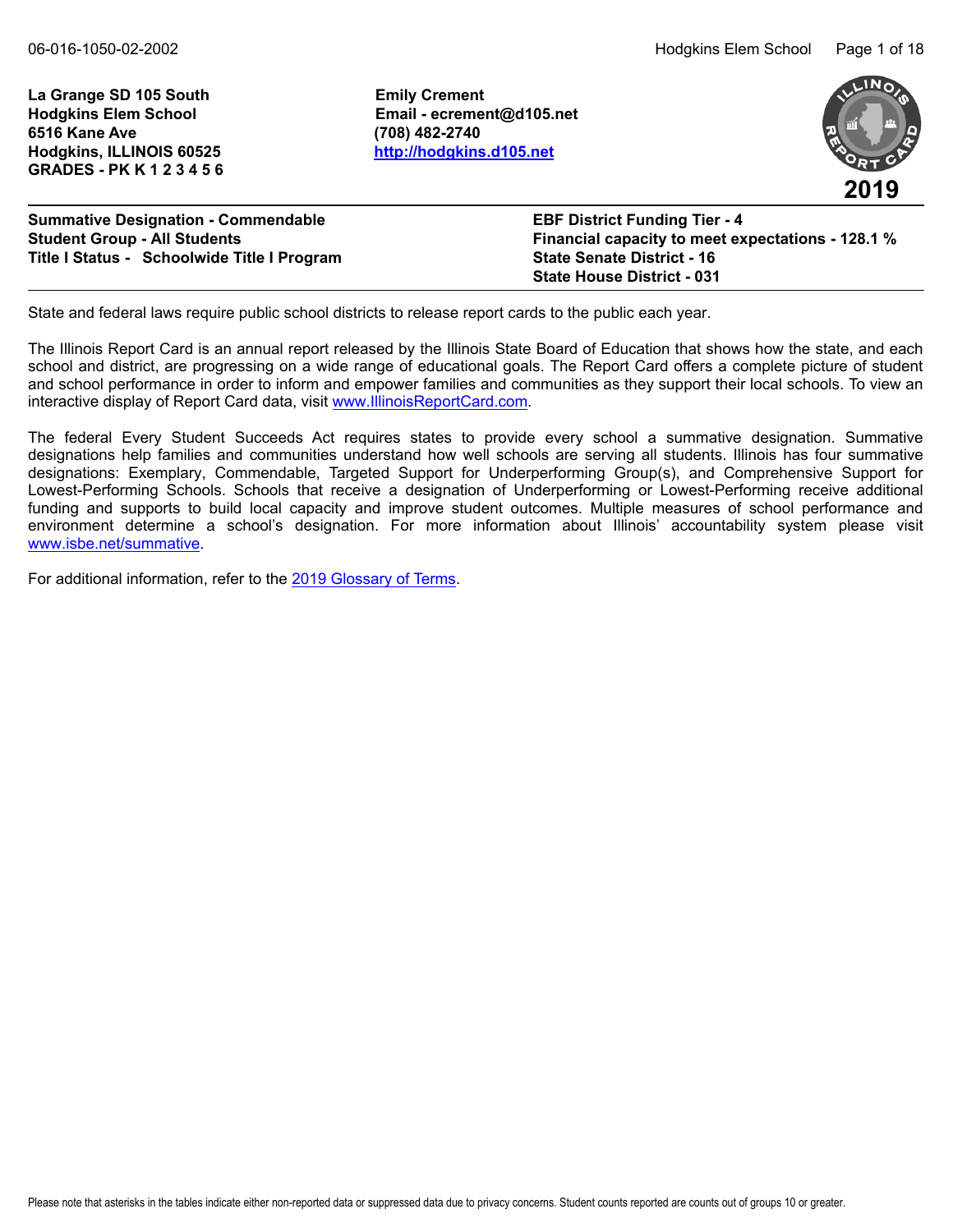## **STUDENTS**

|                 | <b>STUDENT ENROLLMENT</b> |         |              |          |         |                                              |          |                |                              |         |               |                 |
|-----------------|---------------------------|---------|--------------|----------|---------|----------------------------------------------|----------|----------------|------------------------------|---------|---------------|-----------------|
|                 |                           |         |              |          |         | <b>Native</b><br><b>Hawaiian</b><br>/Pacific | American | Two or<br>More | <b>Children</b><br>with      | English | Low           |                 |
|                 | All                       | White   | <b>Black</b> | Hispanic | Asian   | <b>Islander</b>                              | Indian   | Races          | <b>Disabilities Learners</b> |         | <b>Income</b> | <b>Homeless</b> |
| School          | 178                       | 45      | 3            | 122      | 2       | $\star$                                      | $\star$  | 6              | 52                           | 41      | 125           | 3               |
|                 |                           | 25.3%   | 1.7%         | 68.5%    | 1.1%    | $\star$                                      | *        | 3.4%           | 29.2%                        | 23.0%   | 70.2%         | 1.7%            |
| <b>District</b> | 1,349                     | 698     | 42           | 526      | 19      | *                                            |          | 63             | 319                          | 215     | 542           | 11              |
|                 |                           | 51.7%   | 3.1%         | 39.0%    | 1.4%    | *                                            | 0.1%     | 4.7%           | 23.6%                        | 15.9%   | 40.2%         | 0.8%            |
| <b>State</b>    | 1,984,519                 | 944,451 | 331,838      | 523,306  | 102,113 | 2,061                                        | 5,067    | 75,683         | 364,698                      | 241,093 | 968,570       | 39,579          |
|                 |                           | 47.6%   | 16.7%        | 26.4%    | 5.1%    | 0.1%                                         | 0.3%     | 3.8%           | 18.4%                        | 12.1%   | 48.8%         | 2.0%            |
|                 |                           |         |              |          |         |                                              |          |                |                              |         |               |                 |

**Student Enrollment** is based on Serving School.

**Children with Disabilities** are those students eligible to receive special education services through an IEP or support through a 504 plan. **English Learners** are students eligible for transitional bilingual programs. **Low Income** are students who receive or live in households that receive SNAP or TANF; are classified as homeless, migrant, runaway, Head Start, or foster children; or live in a household where the household income meets the USDA income guidelines to receive free or reduced-price meals.

**Homeless** students are those who do not have permanent and adequate homes.

|              | <b>ICHRONIC ABSENTEEISM RATE</b> |       |              |                 |         |                             |                    |               |                             |                     |                     |               |  |
|--------------|----------------------------------|-------|--------------|-----------------|---------|-----------------------------|--------------------|---------------|-----------------------------|---------------------|---------------------|---------------|--|
|              | <b>Native</b><br>Hawaiian        |       |              |                 |         |                             |                    |               |                             | <b>Students</b>     |                     |               |  |
|              | All                              | White | <b>Black</b> | <b>Hispanic</b> | Asian   | /Pacific<br><b>Islander</b> | American<br>Indian | More<br>Races | with<br><b>Disabilities</b> | with<br><b>IEPs</b> | English<br>Learners | Low<br>Income |  |
| School       | 8.7%                             | 15.0% |              | 4.5%            | $\star$ |                             | $\star$            |               | 13.8%                       | 12.5%               | 2.2%                | 9.4%          |  |
| District     | 8.0%                             | 6.9%  | 9.3%         | 9.1%            | 16.8%   |                             |                    | 9.0%          | 12.8%                       | 14.5%               | 5.3%                | 14.2%         |  |
| <b>State</b> | 17.5%                            | 12.8% | 30.9%        | 19.5%           | 8.7%    | 17.6%                       | 23.6%              | 19.7%         | 25.4%                       | 26.3%               | 17.2%               | 25.4%         |  |

|              | <b>ISTUDENT MOBILITY RATE</b> |                 |        |       |              |                 |         |                 |          |        |                     |                 |          |               |
|--------------|-------------------------------|-----------------|--------|-------|--------------|-----------------|---------|-----------------|----------|--------|---------------------|-----------------|----------|---------------|
|              |                               |                 |        |       |              |                 |         | <b>Native</b>   |          |        |                     |                 |          |               |
|              |                               |                 |        |       |              |                 |         | Hawaiian        |          | Two or | Children            | <b>Students</b> |          |               |
|              |                               |                 |        |       |              |                 |         | /Pacific        | American | More   | with                | with            | English  | Low           |
|              | All                           | Male            | Female | White | <b>Black</b> | <b>Hispanic</b> | Asian   | <b>Islander</b> | Indian   | Races  | <b>Disabilities</b> | <b>IEPs</b>     | Learners | <b>Income</b> |
| School       | 4.3%                          | 3.1%            | 5.7%   | 4.2%  |              | 4.7%            | $\star$ | $\star$         | $\star$  |        | 3.1%                | 3.7%            | 2.3%     | 4.3%          |
| District     | 4.3%                          | 3.1%            | 5.6%   | 3.2%  | 11.6%        | 4.9%            | 5.0%    |                 |          | 6.3%   | 4.7%                | 5.1%            | 5.9%     | 7.2%          |
| <b>State</b> | 7.1%                          | $^{\prime}.5\%$ | 6.7%   | 4.7%  | 14.0%        | 6.7%            | 6.6%    | 8.8%            | 10.3%    | 8.3%   | 8.7%                | $9.6\%$         | 8.4%     | 9.7%          |

**Students with IEPs** are those eligible to receive special education services.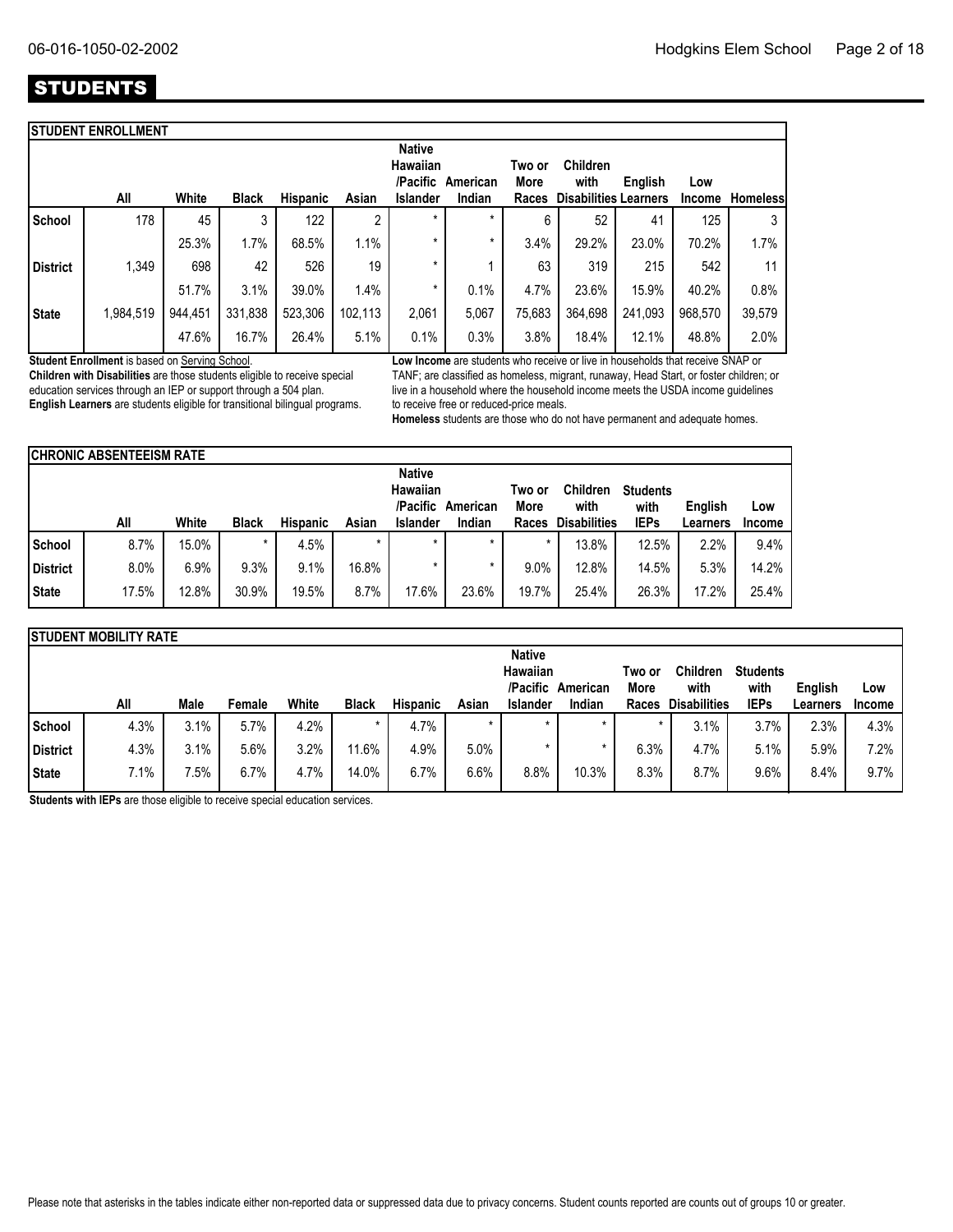# INSTRUCTIONAL SETTING

|            | <b>TOTAL SCHOOL DAYS</b><br><b>Number of Days</b> | % of 8TH GRADERS<br><b>PASSING ALGEBRA I</b> |       |  |  |  |  |
|------------|---------------------------------------------------|----------------------------------------------|-------|--|--|--|--|
| School     | 175                                               | School                                       |       |  |  |  |  |
| l District | 175                                               | l District                                   | 20.7% |  |  |  |  |
| l State    | 175                                               | <b>State</b>                                 | 30.6% |  |  |  |  |

|                 | <b>ISTUDENT-TO-STAFF RATIOS</b>        |                                       |                                            |                         |                 | <b>HEALTH</b>                                    |
|-----------------|----------------------------------------|---------------------------------------|--------------------------------------------|-------------------------|-----------------|--------------------------------------------------|
|                 | Pupil-<br><b>Teacher</b><br>Elementary | Pupil-<br><b>Teacher</b><br>Secondary | Pupil-<br><b>Certified</b><br><b>Staff</b> | Pupil-<br>Administrator |                 | <b>AND</b><br><b>WELLNESS</b><br>(days per week) |
| School          | --                                     | $- -$                                 | --                                         | --                      | School          | 5.0                                              |
| <b>District</b> | 13.1                                   | $\star$                               | 7.3                                        | 113.8                   | <b>District</b> | 5.0                                              |
| <b>State</b>    | 18.4                                   | 19.0                                  | 10.4                                       | 172.5                   | <b>State</b>    | 3.7                                              |

|              | <b>AVERAGE CLASS SIZE</b> (as of the first school day in May) |      |      |      |      |      |      |      |      |          |         |  |  |
|--------------|---------------------------------------------------------------|------|------|------|------|------|------|------|------|----------|---------|--|--|
| Grades       |                                                               |      |      |      |      |      |      |      |      | $9 - 12$ | Overall |  |  |
| School       | $\star$                                                       | 16.0 | 13.0 | 19.0 | 22.0 | 22.0 | 16.8 |      |      | $\star$  | 18.5    |  |  |
| District     | 22.2                                                          | 17.1 | 17.6 | 17.6 | 17.6 | 20.4 | 19.8 | 19.6 | 18.3 | $\star$  | 18.9    |  |  |
| <b>State</b> | 21.5                                                          | 21.3 | 21.6 | 22.0 | 22.4 | 23.0 | 23.2 | 22.8 | 22.6 | 21.7     | 21.9    |  |  |

|                 | TIME DEVOTED TO TEACHING CORE SUBJECTS (Minutes Per Day) |    |    |    |                                         |    |     |     |                       |    |    |    |  |
|-----------------|----------------------------------------------------------|----|----|----|-----------------------------------------|----|-----|-----|-----------------------|----|----|----|--|
|                 | <b>Mathematics</b>                                       |    |    |    | <b>Science</b><br>English/Language Arts |    |     |     | <b>Social Science</b> |    |    |    |  |
| <b>Grades</b>   |                                                          |    |    |    |                                         |    |     |     |                       |    |    |    |  |
| School          | 15                                                       | 15 |    | 16 | 16                                      |    | 24  | 24  |                       | 16 | 16 |    |  |
| <b>District</b> | 62                                                       | 62 | 82 | 26 | 31                                      | 82 | 122 | 117 | 162                   | 26 | 31 | 82 |  |
| <b>State</b>    | 90                                                       | 48 | 46 | 30 | 48                                      | 46 | 150 | 96  | 92                    | 30 | 48 | 46 |  |

|                 | <b>TEACHER INFORMATION (Full-Time Equivalents)</b> |       |        |       |              |                 |       |                      |          |                |                |  |  |
|-----------------|----------------------------------------------------|-------|--------|-------|--------------|-----------------|-------|----------------------|----------|----------------|----------------|--|--|
|                 |                                                    |       |        |       |              |                 |       | <b>Native</b>        |          |                |                |  |  |
|                 | Total                                              |       |        |       |              |                 |       | Hawaiian<br>/Pacific | American | Two or<br>More |                |  |  |
|                 | <b>Number</b>                                      | Male  | Female | White | <b>Black</b> | <b>Hispanic</b> | Asian | <b>Islander</b>      | Indian   | Races          | <b>Unknown</b> |  |  |
| <b>District</b> | 128                                                | 16.0% | 84.0%  | 94.5% |              | 3.0%            | 0.8%  |                      |          |                | 1.7%           |  |  |
| <b>State</b>    | 130,754                                            | 23.2% | 76.8%  | 82.6% | 5.9%         | 6.7%            | .6%   | 0.1%                 | 0.2%     | 0.8%           | 2.2%           |  |  |

|                 | TEACHER INFORMATION (Experience) |                   |                 |
|-----------------|----------------------------------|-------------------|-----------------|
|                 |                                  | $%$ of            | $%$ of          |
|                 | Average                          | <b>Teachers</b>   | <b>Teachers</b> |
|                 | Teaching                         | with              | with            |
|                 | <b>Experience</b>                | <b>Bachelor's</b> | Master's        |
|                 | (Years)                          | <b>Degrees</b>    | & Above         |
| <b>School</b>   |                                  |                   |                 |
| <b>District</b> | 13.0                             | 20.1%             | 79.9%           |
| <b>State</b>    | 13.2                             | 38.9%             | 60.6%           |

|                 | <b>ITEACHER RETENTION RATE</b> |              | <b>ITEACHER ATTENDANCE RATE</b> |                 | <b>ITEACHER EVALUATION RATE</b> | <b>IPRINCIPAL TURNOVER (Count)</b> |     |  |
|-----------------|--------------------------------|--------------|---------------------------------|-----------------|---------------------------------|------------------------------------|-----|--|
| School          | 80.8%                          | School       | $\sim$ $\sim$                   | School          | --                              | School                             | 2.0 |  |
| <b>District</b> | 89.7%                          | l District   | 72.9%                           | <b>District</b> | 98.7%                           | <b>District</b>                    | 2.0 |  |
| <b>State</b>    | 85.7%                          | <b>State</b> | 73.5%                           | <b>State</b>    | 97.2%                           | <b>State</b>                       | 2.0 |  |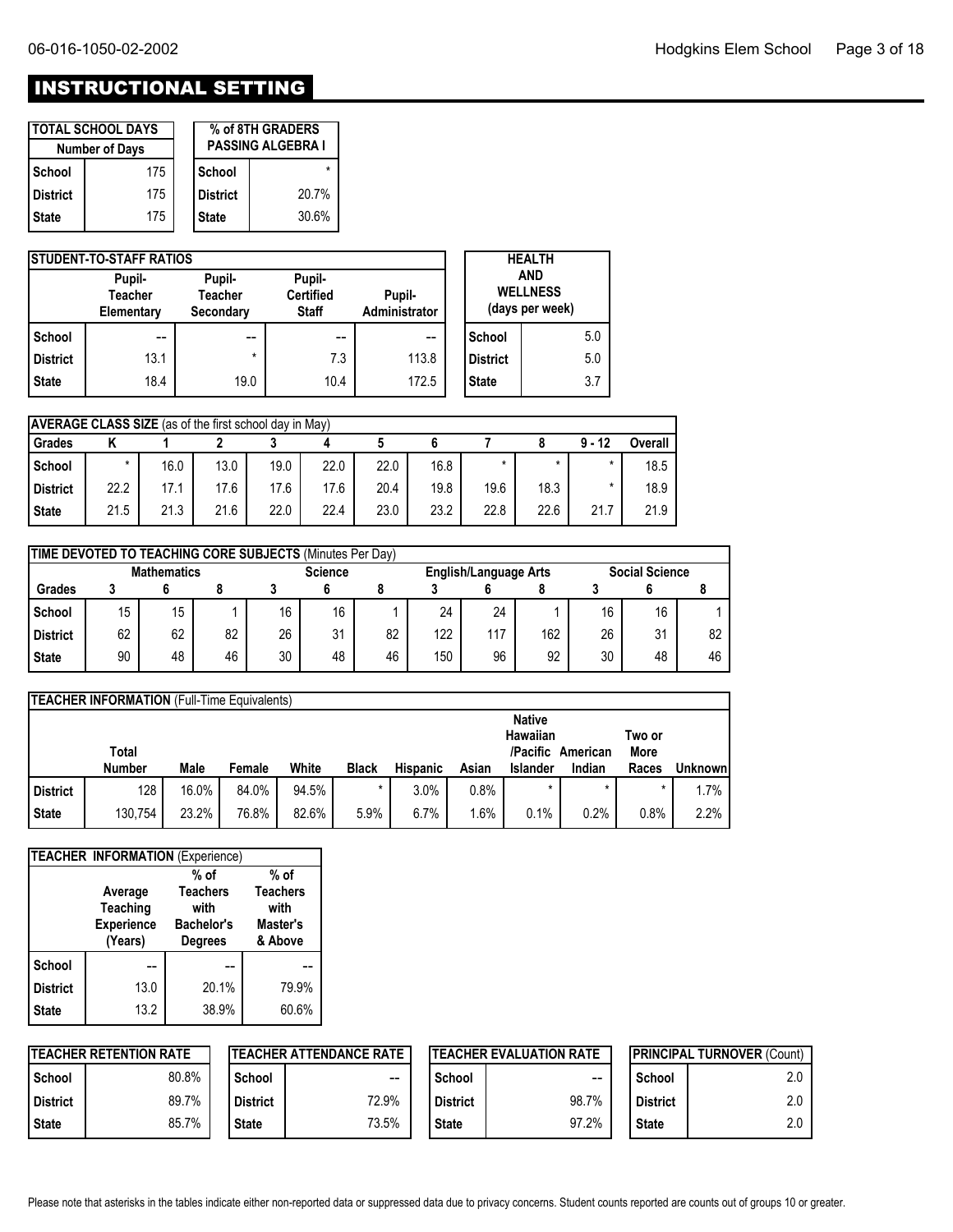## SCHOOL DISTRICT FINANCES

#### **AVERAGE TEACHER/ADMINISTRATOR SALARIES**





| <b>REVENUE BY SOURCE 2017-18</b> |                 |            |         | <b>EXPENDITURE BY FUND 2017-18</b>  |                 |            |         |
|----------------------------------|-----------------|------------|---------|-------------------------------------|-----------------|------------|---------|
|                                  | <b>District</b> | District % | State % |                                     | <b>District</b> | District % | State % |
| <b>Local Property Taxes</b>      | \$21,209,437    | 84.9%      | 60.6%   | <b>Education</b>                    | \$19,624,020    | 75.3%      | 70.5%   |
|                                  |                 |            |         | <b>Operations &amp; Maintenance</b> | \$1,807,129     | 6.9%       | 7.1%    |
| <b>Other Local Funding</b>       | \$694,462       | 2.8%       | 5.4%    | Transportation                      | \$951,057       | 3.6%       | 3.9%    |
|                                  |                 |            |         | Debt Service                        | \$2,816,126     | 10.8%      | 9.8%    |
| <b>Evidence-Based Funding</b>    | \$1,551,607     | 6.2%       | 20.9%   | <b>Tort</b>                         | \$170,637       | 0.7%       | 1.2%    |
|                                  |                 |            |         | Municipal Retirement/               |                 |            |         |
| Other State Funding              | \$563,630       | 2.3%       | $6.0\%$ | <b>Social Security</b>              | \$691,986       | 2.7%       | 2.0%    |
|                                  |                 |            |         | <b>Fire Prevention &amp; Safety</b> | \$2,094         | 0.0%       | 0.5%    |
| Federal Funding                  | \$968,905       | 3.9%       | 7.1%    | <b>Capital Projects</b>             | \$0             | 0.0%       | 4.9%    |
| <b>TOTAL</b>                     | \$24,988,041    |            |         | <b>TOTAL</b>                        | \$26,063,049    |            |         |

#### **OTHER FINANCIAL INDICATORS**

|          | 2016 Equalized<br><b>Assessed Valuation</b><br>per Pupil | 2016 Total School<br>Tax Rate<br>per \$100 | 2017-18 Instructional<br><b>Expenditure</b><br>per Pupil | 2017-18 Operating<br><b>Expenditure</b><br>per Pupil |
|----------|----------------------------------------------------------|--------------------------------------------|----------------------------------------------------------|------------------------------------------------------|
| District | \$437.379                                                | 3.75                                       | \$9,913                                                  | \$17,231                                             |
| State    | $***$                                                    | $***$                                      | \$8,172                                                  | \$13,764                                             |

\*\* Due to the way Illinois school districts are configured, state averages for equalized assessed valuation per pupil and total school tax rate per \$100 are not provided.

**Equalized assessed valuation** includes all computed property values upon which a district's local tax rate is calculated.

**Total school tax rate** is a district's total tax rate as it appears on local property tax bills.

**Instructional expenditure per pupil** includes the direct costs of teaching pupils or the interaction between teachers and pupils.

**Operating expenditure per pupil** includes the gross operating cost of a school district excluding summer school, adult education, bond principal retired, and capital expenditures.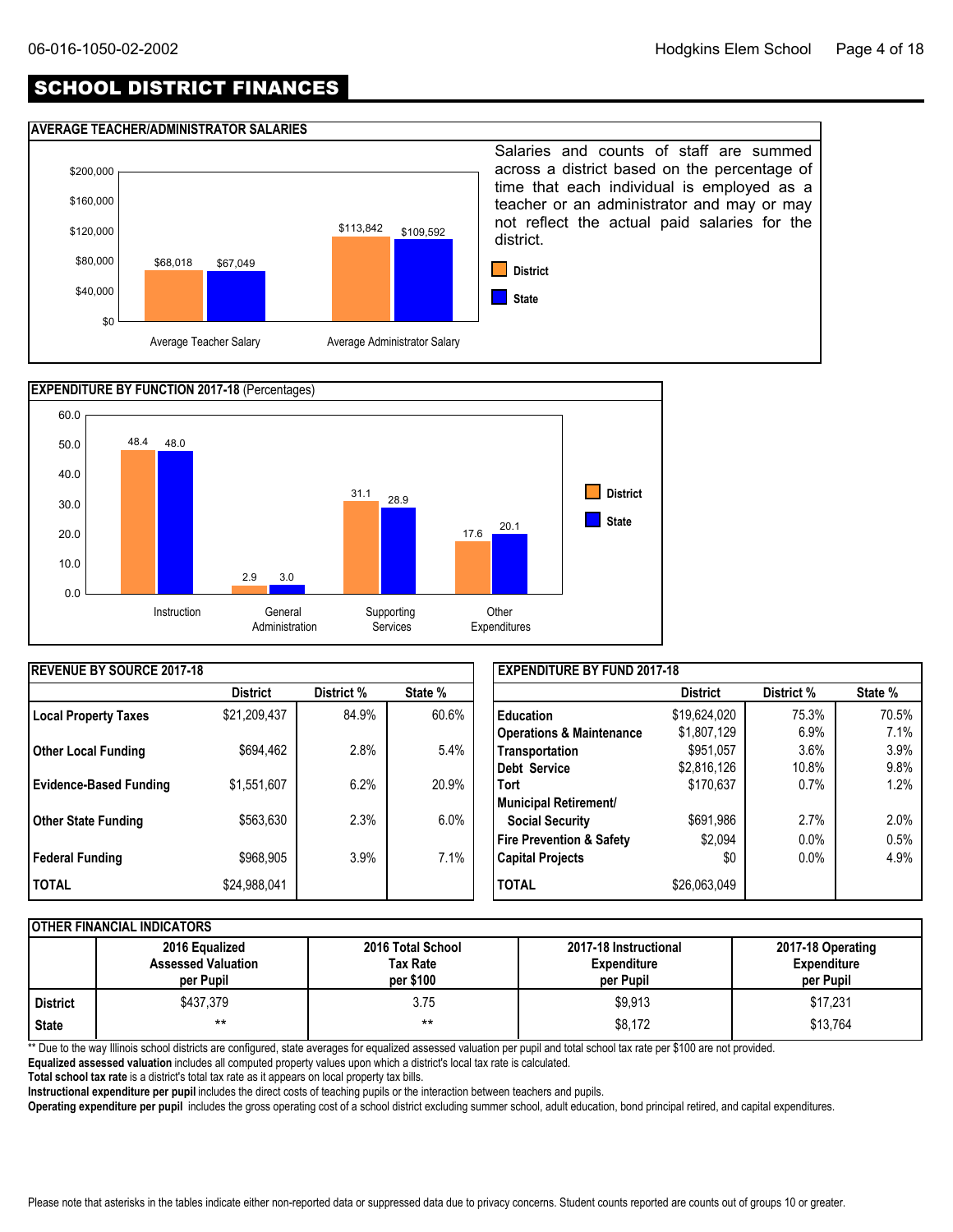## SCHOOL-LEVEL FINANCES

[www.isbe.net/site-based](https://www.isbe.net/site-based). The Every Student Succeeds Act requires LEAs to report school-level expenditure data, beginning with school year 2018-19. LEAs are required to report actual personnel and non-personnel expenditures of both site-specific and district-centralized expenditures. These data are self-reported and may differ from Annual Financial Report data. For more information, visit

For Site-Based Expenditure Reporting, enrollment numbers display the average of the enrolled student count on October 1 and March 1 of the reporting year, including all children aged 3 through 21 in grades prekindergarten through 12 served by the LEA or placed in another educational institution by the LEA. Note that students attending only part of each day are counted as proportional students in the count, which may lead to decimal places in the enrollment number.

|                 |                   |       | Site-Level Per-Pupil<br><b>Expenditures</b> |          |     | District Centralized Per-Pupil   Total Per-Pupil Expenditures  <br><b>Expenditures</b> |         |       |                              |          |                   |                              |
|-----------------|-------------------|-------|---------------------------------------------|----------|-----|----------------------------------------------------------------------------------------|---------|-------|------------------------------|----------|-------------------|------------------------------|
|                 | <b>Enrollment</b> |       | Federal State/Local Subtotal                |          |     | Federal State/Local Subtotal                                                           |         |       | Federal State/Local Subtotal |          | <b>Exclusions</b> | Total<br><b>Expenditures</b> |
| School          | 188.50            | \$64  | \$11.327                                    | \$11.391 | \$0 | \$5.626                                                                                | \$5.626 | \$64  | \$16.953                     | \$17.017 |                   |                              |
| <b>District</b> | .360.09           | \$210 | \$10.750                                    | \$10.960 | \$0 | \$5.962                                                                                | \$5.962 | \$210 | \$16.712                     | \$16.923 | \$2,921,007       | \$25,937,093                 |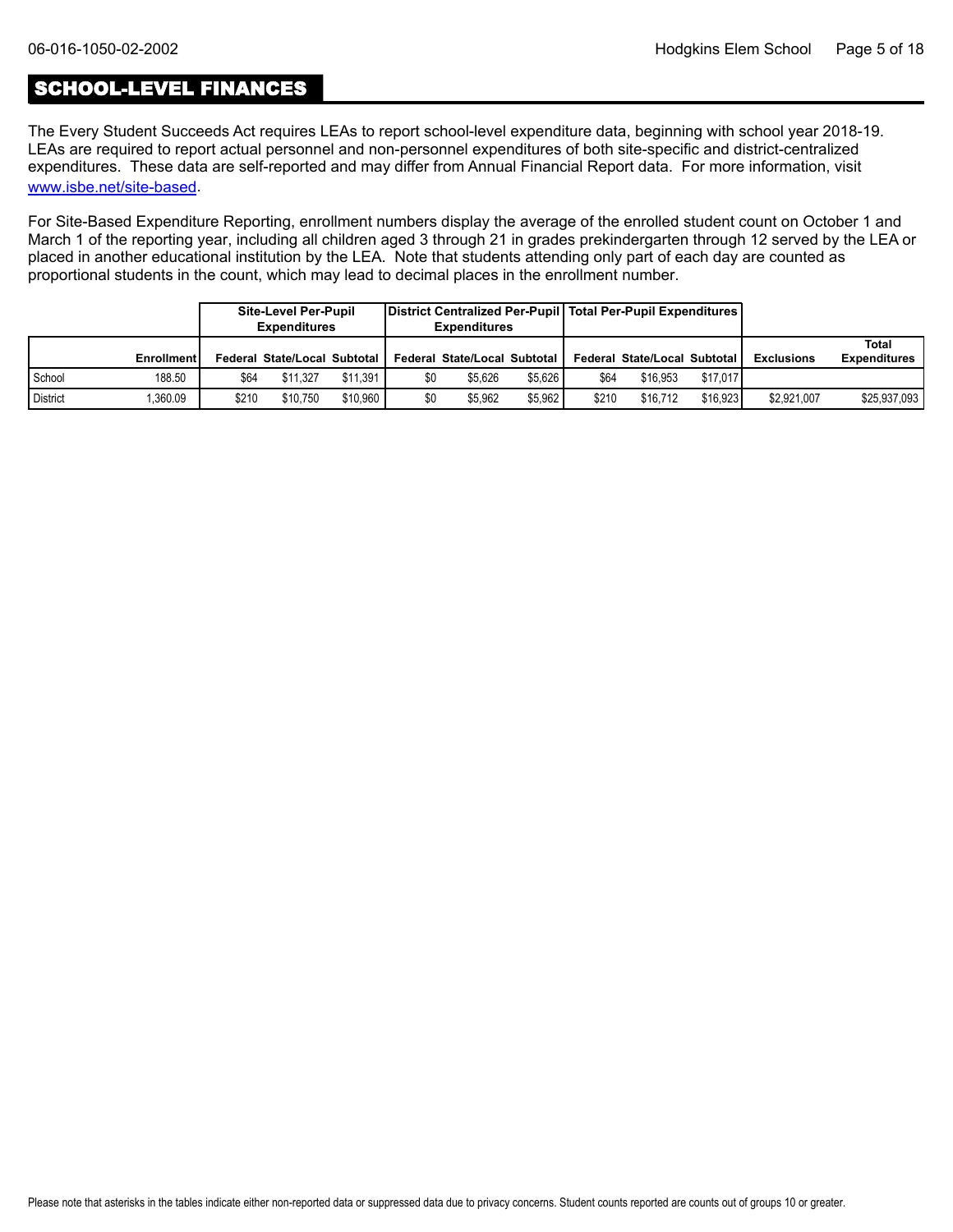## ACADEMIC PERFORMANCE - ASSESSMENTS

The federal Every Student Succeeds Act (ESSA) requires states to assess their learning standards for English language arts (ELA), mathematics, and science. Each state may also have a general assessment for the majority of its students, and an alternate assessment for the one percent of students with the most significant cognitive disabilities. ESSA also requires that English Learners be assessed in four domains (reading, writing, speaking and listening) each year until they reach proficiency. Results are presented both by subject (all tests combined) and then by individual test.

|              | <b>ELA PARTICIPATION - ALL TESTS (Demographics)</b> |         |         |         |              |                 |        |                                                          |                    |                         |                                         |                                        |                     |                      |
|--------------|-----------------------------------------------------|---------|---------|---------|--------------|-----------------|--------|----------------------------------------------------------|--------------------|-------------------------|-----------------------------------------|----------------------------------------|---------------------|----------------------|
|              | All                                                 | Male    | Female  | White   | <b>Black</b> | <b>Hispanic</b> | Asian  | <b>Native</b><br>Hawaiian<br>/Pacific<br><b>Islander</b> | American<br>Indian | Two or<br>More<br>Races | Children<br>with<br><b>Disabilities</b> | <b>Students</b><br>with<br><b>IEPs</b> | English<br>Learners | Low<br><b>Income</b> |
| School       | 84                                                  | 43      | 41      | 16      |              | 64              |        |                                                          |                    |                         | 21                                      | 16                                     | 32                  | 69                   |
|              | 98.8%                                               | 100.0%  | 97.6%   | 100.0%  |              | 98.5%           |        |                                                          | $\star$            | $\star$                 | 100.0%                                  | 100.0%                                 | 97.0%               | 98.6%                |
| District     | 880                                                 | 480     | 400     | 464     | 26           | 339             | 12     |                                                          | $\star$            | 38                      | 209                                     | 139                                    | 130                 | 362                  |
|              | 98.0%                                               | 98.8%   | 97.1%   | 97.3%   | 100.0%       | 98.5%           | 100.0% |                                                          | $\star$            | 100.0%                  | 98.1%                                   | 98.6%                                  | 98.5%               | 98.1%                |
| <b>State</b> | 1,010,618                                           | 516,708 | 493,910 | 478,905 | 168,549      | 271,587         | 51,523 | 1,052                                                    | 2,507              | 36,495                  | 182,538                                 | 150,559                                | 116,294             | 508,337              |
|              | 98.5%                                               | 98.5%   | 98.6%   | 98.7%   | 97.6%        | 98.7%           | 99.2%  | 98.0%                                                    | 97.9%              | 98.3%                   | 97.1%                                   | 97.0%                                  | 99.0%               | 98.5%                |

| MATH PARTICIPATION - ALL TESTS (Demographics) |  |
|-----------------------------------------------|--|

|          |           |         |         |                 |              |                 |        | <b>Native</b>   |          |        |                     |                 |          |         |
|----------|-----------|---------|---------|-----------------|--------------|-----------------|--------|-----------------|----------|--------|---------------------|-----------------|----------|---------|
|          |           |         |         |                 |              |                 |        | Hawaiian        |          | Two or | <b>Children</b>     | <b>Students</b> |          |         |
|          |           |         |         |                 |              |                 |        | /Pacific        | American | More   | with                | with            | English  | Low     |
|          | All       | Male    | Female  | White           | <b>Black</b> | <b>Hispanic</b> | Asian  | <b>Islander</b> | Indian   | Races  | <b>Disabilities</b> | <b>IEPs</b>     | Learners | Income  |
| l School | 84        | 43      | 41      | 16 <sup>1</sup> |              | 64              |        |                 |          |        | 21                  | 16              | 32       | 69      |
|          | 98.8%     | 100.0%  | 97.6%   | 100.0%          |              | 98.5%           |        |                 |          |        | 100.0%              | 100.0%          | 97.0%    | 98.6%   |
| District | 882       | 483     | 399     | 465             | 26           | 340             | 12     |                 |          | 38     | 210                 | 139             | 130      | 363     |
|          | 98.3%     | 99.4%   | 97.1%   | 97.7%           | 100.0%       | 98.8%           | 100.0% |                 |          | 100.0% | 98.6%               | 98.6%           | 98.5%    | 98.6%   |
| State    | 1,008,807 | 515,735 | 493,072 | 478,184         | 168,075      | 271,084         | 51,471 | 1,049           | 2,507    | 36,437 | 181,886             | 150,031         | 116,086  | 507,352 |
|          | 98.4%     | 98.3%   | 98.5%   | 98.7%           | 97.4%        | 98.5%           | 99.2%  | 97.9%           | 97.9%    | 98.2%  | 96.8%               | 96.7%           | 98.8%    | 98.3%   |
|          |           |         |         |                 |              |                 |        |                 |          |        |                     |                 |          |         |

|              | SCIENCE PARTICIPATION - ALL TESTS (Demographics) |         |                  |         |              |          |         |                 |          |        |                     |                 |          |               |
|--------------|--------------------------------------------------|---------|------------------|---------|--------------|----------|---------|-----------------|----------|--------|---------------------|-----------------|----------|---------------|
|              |                                                  |         |                  |         |              |          |         | <b>Native</b>   |          |        |                     |                 |          |               |
|              |                                                  |         |                  |         |              |          |         | Hawaiian        |          | Two or | <b>Children</b>     | <b>Students</b> |          |               |
|              |                                                  |         |                  |         |              |          |         | /Pacific        | American | More   | with                | with            | English  | Low           |
|              | All                                              | Male    | Female           | White   | <b>Black</b> | Hispanic | Asian   | <b>Islander</b> | Indian   | Races  | <b>Disabilities</b> | <b>IEPs</b>     | Learners | <b>Income</b> |
| School       | 24                                               | 11      | 13 <sub>1</sub>  |         |              | 23       | $\star$ | $\star$         |          |        | $\star$             |                 | 14       | 21            |
|              | 100.0%                                           | 100.0%  | 100.0%           |         |              | 100.0%   | $\star$ |                 |          |        |                     |                 | 100.0%   | 100.0%        |
| District     | 287                                              | 151     | 136 <sub>1</sub> | 147     |              | 117      | $\star$ |                 |          |        | 76                  | 47              | 41       | 124           |
|              | 97.3%                                            | 98.1%   | 96.5%            | 96.7%   |              | 98.3%    |         |                 |          |        | 95.0%               | 92.2%           | 97.6%    | 97.6%         |
| <b>State</b> | 430,766                                          | 219,803 | 210,963          | 205,348 | 68,167       | 117,463  | 22,314  | 453             | 1,133    | 15,888 | 74,904              | 60,163          | 40,285   | 208,470       |
|              | 96.1%                                            | 95.9%   | 96.4%            | 97.1%   | 93.1%        | 96.2%    | 97.2%   | 95.2%           | 95.5%    | 95.9%  | 93.6%               | 93.0%           | 96.1%    | 95.2%         |

#### **NUMBER AND PERCENTAGE OF ENGLISH LEARNERS EXEMPTED FROM ASSESSMENT**

No English Learners are exempted from assessment, including those who are newly arrived in the U.S. Previously, states could exempt newly arrived English Learners from ELA testing only. Under ESSA, states have flexibility in how they test and use scores from newly arrived English Learners. Per the approved Illinois ESSA State Plan, "Illinois will assess newly arrived ELs, enrolled in their first year in U.S. schools, in grades 3-12 in academic content areas: English language arts, mathematics, and science. Data from the first-year assessments will not be included in accountability determinations, but serve solely for baseline purposes."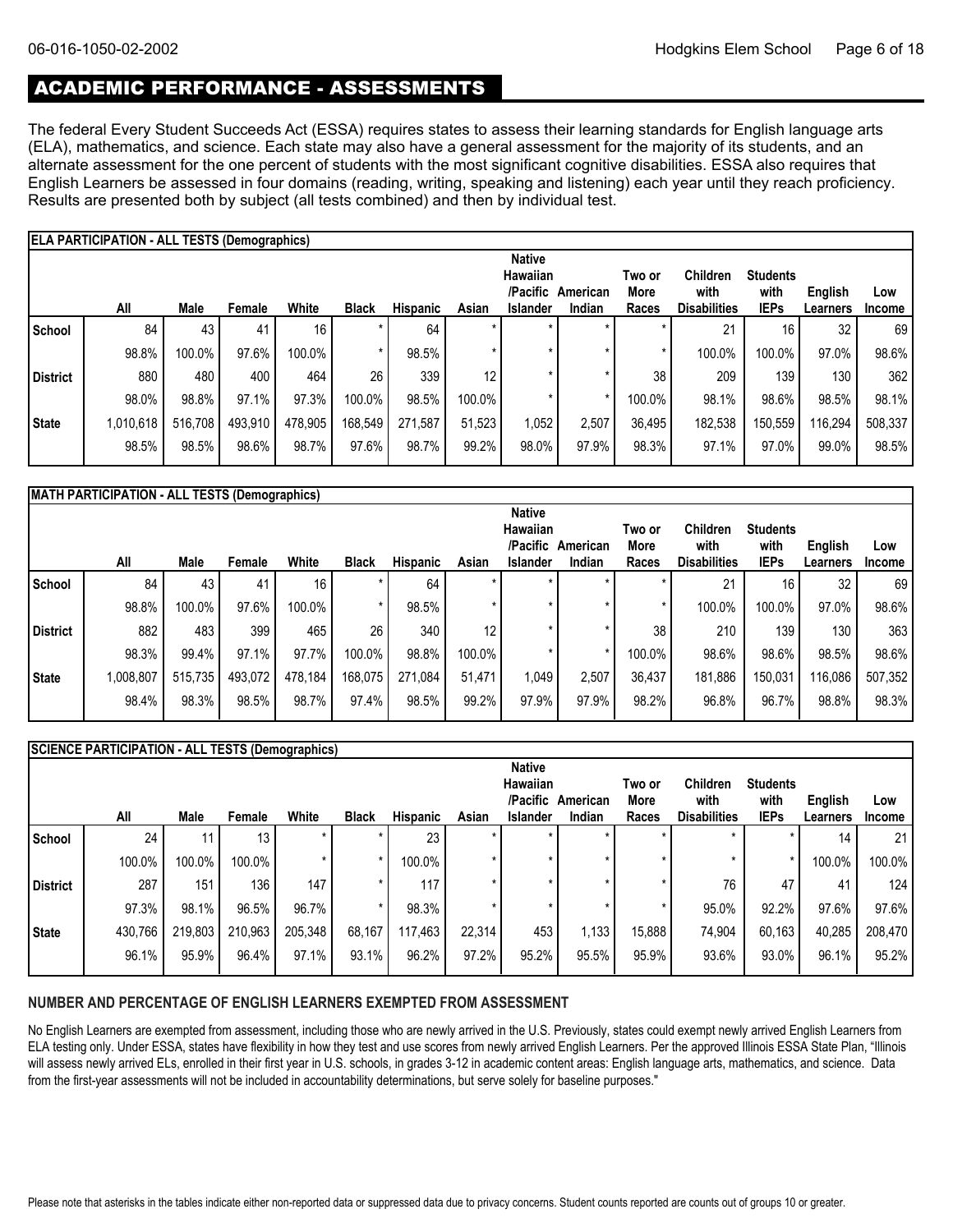### **IAR ELA PARTICIPATION (Demographics)**

|                 | All     | Male    | Female  | White   | <b>Black</b> | <b>Hispanic</b> | Asian  | <b>Native</b><br>Hawaiian<br>/Pacific<br><b>Islander</b> | American<br>Indian | Two or<br>More<br>Races | <b>Children</b><br>with<br><b>Disabilities</b> | <b>Students</b><br>with<br><b>IEPs</b> | English<br>Learners | Low<br><b>Income</b> |
|-----------------|---------|---------|---------|---------|--------------|-----------------|--------|----------------------------------------------------------|--------------------|-------------------------|------------------------------------------------|----------------------------------------|---------------------|----------------------|
| School          | 83      | 43      | 40      | 16      |              | 63              |        |                                                          |                    |                         | 20                                             | 15 <sub>1</sub>                        | 32                  | 68                   |
|                 | 98.8%   | 100.0%  | 97.6%   | 100.0%  |              | 98.4%           |        |                                                          |                    |                         | 100.0%                                         | 100.0%                                 | 97.0%               | 98.6%                |
| <b>District</b> | 872     | 474     | 398     | 459     | 26           | 336             | 12     |                                                          |                    | 38                      | 201                                            | 131                                    | 130                 | 357                  |
|                 | 98.0%   | 98.8%   | 97.1%   | 97.2%   | 100.0%       | 98.5%           | 100.0% |                                                          |                    | 100.0%                  | 98.0%                                          | 98.5%                                  | 98.5%               | 98.1%                |
| <b>State</b>    | 858,263 | 438,255 | 420,008 | 403,342 | 143,785      | 232,553         | 43.766 | 888                                                      | 2,117              | 31,812                  | 148,984                                        | 122.671                                | 106,434             | 441,034              |
|                 | 98.8%   | 98.8%   | 98.8%   | 98.9%   | 98.5%        | 99.0%           | 99.3%  | 98.2%                                                    | 98.6%              | 98.5%                   | 97.8%                                          | 98.0%                                  | 99.3%               | 99.0%                |
|                 |         |         |         |         |              |                 |        |                                                          |                    |                         |                                                |                                        |                     |                      |

|                 | <b>IAR MATH PARTICIPATION (Demographics)</b> |         |         |         |              |          |                 |                                                   |                    |                         |                                                |                                        |                     |                      |
|-----------------|----------------------------------------------|---------|---------|---------|--------------|----------|-----------------|---------------------------------------------------|--------------------|-------------------------|------------------------------------------------|----------------------------------------|---------------------|----------------------|
|                 | All                                          | Male    | Female  | White   | <b>Black</b> | Hispanic | Asian           | <b>Native</b><br>Hawaiian<br>/Pacific<br>Islander | American<br>Indian | Two or<br>More<br>Races | <b>Children</b><br>with<br><b>Disabilities</b> | <b>Students</b><br>with<br><b>IEPs</b> | English<br>Learners | Low<br><b>Income</b> |
| School          | 83                                           | 43      | 40      | 16      | $\star$      | 63       | $\star$         |                                                   |                    |                         | 20                                             | 15                                     | 32                  | 68                   |
|                 | 98.8%                                        | 100.0%  | 97.6%   | 100.0%  | $\star$      | 98.4%    | $\star$         |                                                   |                    |                         | 100.0%                                         | 100.0%                                 | 97.0%               | 98.6%                |
| <b>District</b> | 874                                          | 477     | 397     | 460     | 26           | 337      | 12 <sub>1</sub> |                                                   |                    | 38                      | 202                                            | 131                                    | 130                 | 358                  |
|                 | 98.3%                                        | 99.4%   | 97.1%   | 97.7%   | 100.0%       | 98.8%    | 100.0%          |                                                   |                    | 100.0%                  | 98.5%                                          | 98.5%                                  | 98.5%               | 98.6%                |
| State           | 856,463                                      | 437,288 | 419.175 | 402,630 | 143,311      | 232,053  | 43.715          | 885                                               | 2.117              | 31.752                  | 148,343                                        | 122.154                                | 106,229             | 440,054              |
|                 | 98.7%                                        | 98.7%   | 98.7%   | 98.8%   | 98.2%        | 98.8%    | 99.3%           | 98.1%                                             | 98.6%              | 98.4%                   | 97.5%                                          | 97.6%                                  | 99.2%               | 98.8%                |
|                 |                                              |         |         |         |              |          |                 |                                                   |                    |                         |                                                |                                        |                     |                      |

|                 | <b>SAT ELA PARTICIPATION (Demographics)</b> |        |        |         |              |          |       |                                                          |                    |                         |                                                |                                        |                     |                      |
|-----------------|---------------------------------------------|--------|--------|---------|--------------|----------|-------|----------------------------------------------------------|--------------------|-------------------------|------------------------------------------------|----------------------------------------|---------------------|----------------------|
|                 | All                                         | Male   | Female | White   | <b>Black</b> | Hispanic | Asian | <b>Native</b><br>Hawaiian<br>/Pacific<br><b>Islander</b> | American<br>Indian | Two or<br>More<br>Races | <b>Children</b><br>with<br><b>Disabilities</b> | <b>Students</b><br>with<br><b>IEPs</b> | English<br>Learners | Low<br><b>Income</b> |
| School          | $\star$                                     |        | ÷      |         |              |          |       |                                                          |                    |                         | $\star$                                        |                                        |                     | $\star$              |
| <b>District</b> | $\star$<br>÷                                |        | ÷      | $\star$ |              | $\star$  |       |                                                          | $\star$<br>$\star$ |                         | $\star$<br>÷                                   | $\star$                                | $\star$<br>$\star$  | $\star$              |
|                 | $\star$                                     |        |        |         |              |          |       |                                                          | $\star$            |                         | $\star$                                        |                                        |                     | $\star$              |
| State           | 141,124                                     | 71,035 | 70,089 | 70,819  | 22,225       | 36,048   | 7,212 | 153                                                      | 362                | 4,305                   | 22,372                                         | 16,706                                 | 7,285               | 60,546               |
|                 | 97.4%                                       | 97.0%  | 97.9%  | 98.7%   | 93.9%        | 96.9%    | 99.1% | 96.8%                                                    | 94.8%              | 97.4%                   | 95.7%                                          | 94.9%                                  | 95.6%               | 95.9%                |

|                 | SAT MATH PARTICIPATION (Demographics) |                 |                 |                    |                 |                    |                |                                                          |                    |                         |                                         |                                        |                     |                      |
|-----------------|---------------------------------------|-----------------|-----------------|--------------------|-----------------|--------------------|----------------|----------------------------------------------------------|--------------------|-------------------------|-----------------------------------------|----------------------------------------|---------------------|----------------------|
|                 | All                                   | Male            | Female          | White              | <b>Black</b>    | <b>Hispanic</b>    | Asian          | <b>Native</b><br>Hawaiian<br>/Pacific<br><b>Islander</b> | American<br>Indian | Two or<br>More<br>Races | Children<br>with<br><b>Disabilities</b> | <b>Students</b><br>with<br><b>IEPs</b> | English<br>Learners | Low<br><b>Income</b> |
| School          | *                                     |                 | ÷<br>÷          | $\star$<br>$\star$ |                 | $\star$<br>$\star$ |                |                                                          |                    |                         |                                         | $\star$<br>$\star$                     |                     |                      |
| <b>District</b> | ÷                                     |                 | ÷               | $\star$            |                 | $\star$<br>$\star$ |                |                                                          |                    |                         |                                         | $\star$<br>$\star$                     | ÷                   | $\star$              |
| <b>State</b>    | 141,124<br>97.4%                      | 71,035<br>97.0% | 70,089<br>97.9% | 70,819<br>98.7%    | 22,225<br>93.9% | 36,048<br>96.9%    | 7,212<br>99.1% | 153<br>96.8%                                             | 362<br>94.8%       | 4,305<br>97.4%          | 22,372<br>95.7%                         | 16,706<br>94.9%                        | 7,285<br>95.6%      | 60,546<br>95.9%      |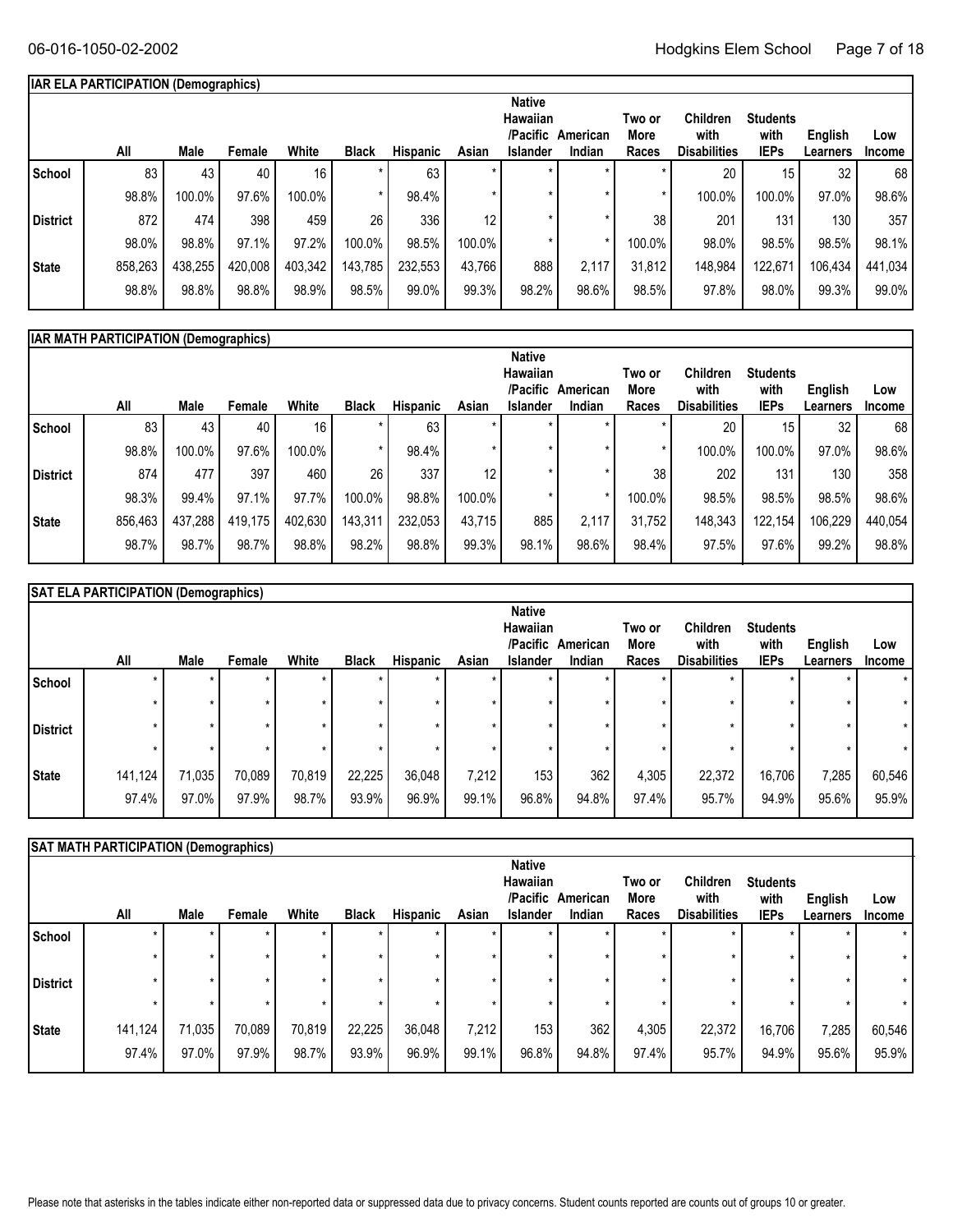#### **Students with IEPs Two or More All Races English** White Black Hispanic Asian Islander Indian Races Disabilities IEPs Learners Income **Low DLM-AA ELA PARTICIPATION (Demographics) American /Pacific Indian Native Hawaiian Male Female White Black Hispanic Asian Islander School** \* \* \* \* \* \* \* \* \* \* \* \* \* \* \* \* \* \* \* \* \* \* \* \* \* **District**  $\begin{vmatrix} * & * & * & * \end{vmatrix}$   $\begin{vmatrix} * & * & * & * \end{vmatrix}$   $\begin{vmatrix} * & * & * & * \end{vmatrix}$   $\begin{vmatrix} * & * & * & * \end{vmatrix}$   $\begin{vmatrix} * & * & * & * \end{vmatrix}$ \* \* \* \* \* \* \* \* \* \* \* \* **State** | 11,237 | 7,420 | 3,817 | 4,745 | 2,544 | 2,986 | 545 | 11 | 28 | 378 | 11,188 | 11,188 | 2,575 | 6,762 90.2% 90.6% 90.6% 86.8% 92.8% 92.1% 91.7% 84.8% 92.4% 90.6% 95.3% 89.8% \* 90.4% \* **Children with Disabilities** \* \* \* \* 11,188 90.6%

|                 | DLM-AA MATH PARTICIPATION (Demographics) |       |        |       |              |                 |       |                             |          |                |                         |                         |          |               |
|-----------------|------------------------------------------|-------|--------|-------|--------------|-----------------|-------|-----------------------------|----------|----------------|-------------------------|-------------------------|----------|---------------|
|                 |                                          |       |        |       |              |                 |       | <b>Native</b>               |          |                |                         |                         |          |               |
|                 |                                          |       |        |       |              |                 |       | <b>Hawaiian</b><br>/Pacific | American | Two or<br>More | <b>Children</b><br>with | <b>Students</b><br>with | English  | Low           |
|                 | All                                      | Male  | Female | White | <b>Black</b> | <b>Hispanic</b> | Asian | <b>Islander</b>             | Indian   | Races          | <b>Disabilities</b>     | <b>IEPs</b>             | Learners | <b>Income</b> |
| School          |                                          |       |        |       |              |                 |       | ÷                           |          |                |                         |                         | ÷        | $\star$       |
|                 |                                          | ÷     |        |       |              |                 |       |                             |          |                | ٠                       |                         | ÷        |               |
| <b>District</b> |                                          |       |        |       |              |                 |       |                             |          |                |                         |                         | $\star$  | $\star$       |
|                 |                                          |       |        |       |              |                 |       |                             |          |                |                         |                         | ÷        |               |
| <b>State</b>    | 11,225                                   | 7,414 | 3,811  | 4,736 | 2,543        | 2,983           | 544   | 11                          | 28       | 380            | 11,176                  | 11,176                  | 2,572    | 6,756         |
|                 | 90.3%                                    | 90.2% | 90.5%  | 90.4% | 86.8%        | 92.7%           | 91.9% | 91.7%                       | 84.8%    | 92.9%          | 90.5%                   | 90.5%                   | 95.2%    | 89.7%         |

|                 | DLM-AA SCIENCE PARTICIPATION (Demographics) |             |         |         |              |                 |       |                 |          |        |                     |                 |          |               |
|-----------------|---------------------------------------------|-------------|---------|---------|--------------|-----------------|-------|-----------------|----------|--------|---------------------|-----------------|----------|---------------|
|                 |                                             |             |         |         |              |                 |       | <b>Native</b>   |          |        |                     |                 |          |               |
|                 |                                             |             |         |         |              |                 |       | Hawaiian        |          | Two or | <b>Children</b>     | <b>Students</b> |          |               |
|                 |                                             |             |         |         |              |                 |       | /Pacific        | American | More   | with                | with            | English  | Low           |
|                 | All                                         | <b>Male</b> | Female  | White   | <b>Black</b> | <b>Hispanic</b> | Asian | <b>Islander</b> | Indian   | Races  | <b>Disabilities</b> | <b>IEPs</b>     | Learners | <b>Income</b> |
| School          |                                             |             | $\star$ |         |              | $\star$         |       |                 |          |        | $\star$             | $\star$         |          | $\star$       |
|                 |                                             |             | ÷       | $\star$ |              | $\star$         |       |                 |          |        | ÷                   | $\star$         |          |               |
| <b>District</b> |                                             |             | ÷       |         |              |                 |       |                 |          |        |                     | $\star$         |          | $\star$       |
|                 | $\star$                                     |             | ÷       | $\star$ |              |                 |       |                 |          |        |                     | $\star$         |          |               |
| <b>State</b>    | 4,731                                       | 3,136       | ,595    | 2,031   | 1,114        | 1,210           | 218   |                 | 12       | 145    | 4,715               | 4,715           | 971      | 2,763         |
|                 | 90.2%                                       | 90.1%       | 90.3%   | 89.1%   | 88.9%        | 93.2%           | 91.2% | 50.0%           | 100.0%   | 88.4%  | 90.3%               | 90.3%           | 93.8%    | 89.7%         |

|              | <b>ISA PARTICIPATION (Demographics)</b> |         |         |         |              |          |        |                 |          |        |                     |                 |          |                  |
|--------------|-----------------------------------------|---------|---------|---------|--------------|----------|--------|-----------------|----------|--------|---------------------|-----------------|----------|------------------|
|              |                                         |         |         |         |              |          |        | <b>Native</b>   |          |        |                     |                 |          |                  |
|              |                                         |         |         |         |              |          |        | Hawaiian        |          | Two or | <b>Children</b>     | <b>Students</b> |          |                  |
|              |                                         |         |         |         |              |          |        | /Pacific        | American | More   | with                | with            | English  | Low              |
|              | All                                     | Male    | Female  | White   | <b>Black</b> | Hispanic | Asian  | <b>Islander</b> | Indian   | Races  | <b>Disabilities</b> | <b>IEPs</b>     | Learners | <b>Income</b>    |
| School       | 23                                      | 11      | 12      |         |              | 22       |        |                 |          |        |                     |                 | 14       | 20               |
|              | 100.0%                                  | 100.0%  | 100.0%  |         |              | 100.0%   |        |                 |          |        |                     | $\star$         | 100.0%   | 100.0%           |
| District     | 284                                     | 149     | 135     | 145     |              | 116      |        |                 | ÷        | ÷      | 73                  | 44              | 41       | 122 <sub>1</sub> |
|              | 97.3%                                   | 98.0%   | 96.4%   | 96.7%   |              | 98.3%    |        |                 |          | $\ast$ | 94.8%               | 91.7%           | 97.6%    | 97.6%            |
| <b>State</b> | 426,055                                 | 216,678 | 209,377 | 203,326 | 67,060       | 116,257  | 22,096 | 452             | 1,121    | 15,743 | 70,208              | 55,467          | 39,317   | 205,716          |
|              | 96.2%                                   | 96.0%   | 96.4%   | 97.2%   | 93.2%        | 96.2%    | 97.3%  | 95.4%           | 95.5%    | 95.9%  | 93.7%               | $93.1\%$        | 96.1%    | 95.2%            |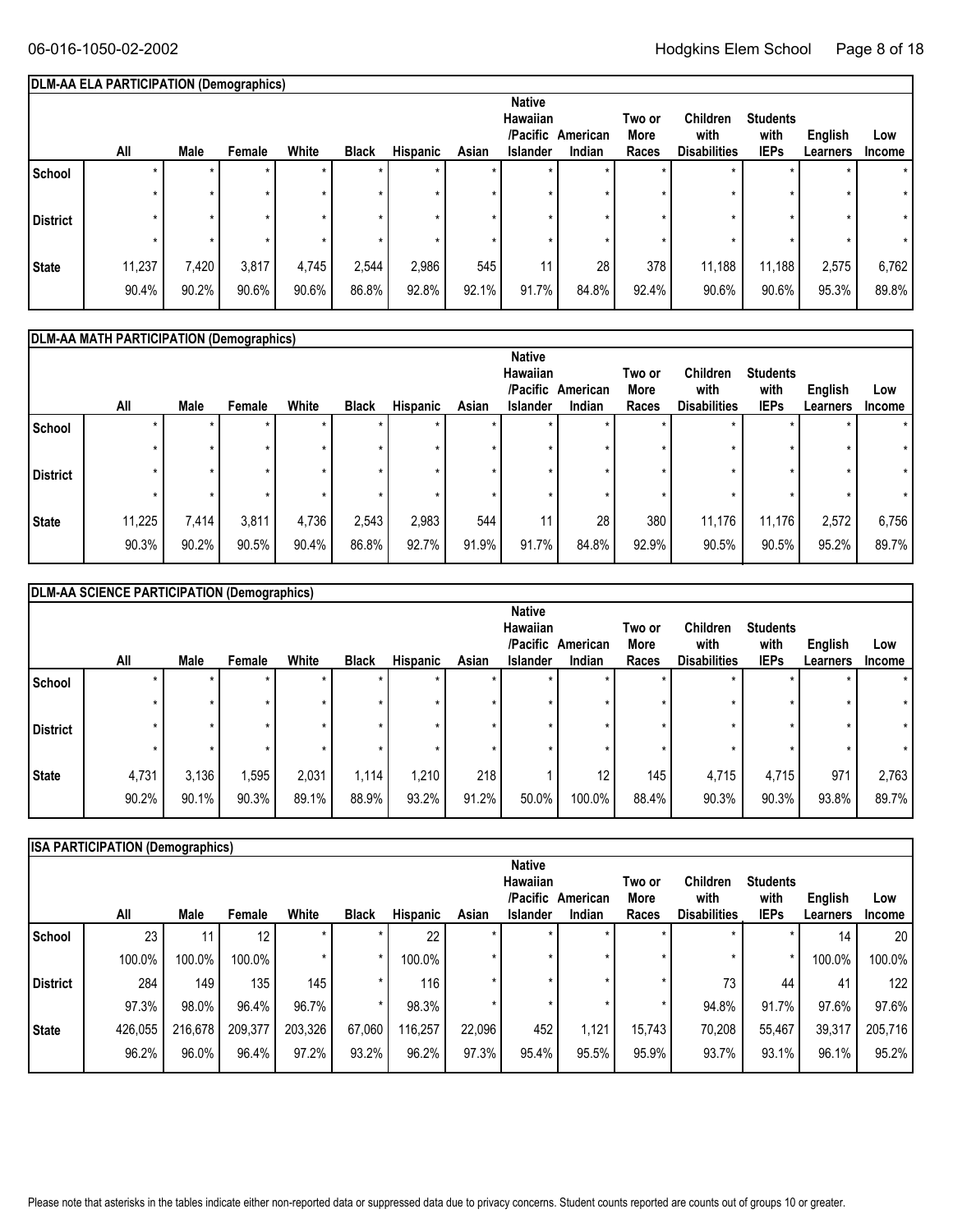|                 | <b>ELA PROFICIENCY - ALL TESTS (Demographics)</b>                                                                                                                                              |                 |         |         |         |        |         |         |         |         |  |
|-----------------|------------------------------------------------------------------------------------------------------------------------------------------------------------------------------------------------|-----------------|---------|---------|---------|--------|---------|---------|---------|---------|--|
|                 | <b>Native</b><br>Hawaiian<br>Two or<br>/Pacific American<br>All<br>More<br>White<br><b>Students</b><br>Male<br><b>Black</b><br><b>Hispanic</b><br>Asian<br><b>Islander</b><br>Female<br>Indian |                 |         |         |         |        |         |         |         |         |  |
|                 |                                                                                                                                                                                                |                 |         |         |         |        |         |         |         | Races   |  |
| School          | 27                                                                                                                                                                                             | 12 <sup>°</sup> | 15      | 7       | $\star$ | 18     | $\star$ | $\star$ | $\star$ | $\star$ |  |
|                 | 32.1%                                                                                                                                                                                          | 27.9%           | 36.6%   | 43.8%   | $\star$ | 28.1%  | $\star$ | $\star$ | $\star$ | $\star$ |  |
| <b>District</b> | 489                                                                                                                                                                                            | 237             | 252     | 322     | 8       | 125    | 8       | $\star$ | $\star$ | 25      |  |
|                 | 55.6%                                                                                                                                                                                          | 49.4%           | 63.0%   | 69.4%   | 30.8%   | 36.9%  | 66.7%   | $\star$ | $\star$ | 65.8%   |  |
| <b>State</b>    | 377,587                                                                                                                                                                                        | 163,770         | 213,817 | 228,572 | 29,904  | 69,545 | 33,646  | 482     | 765     | 14,673  |  |
|                 | 37.4%                                                                                                                                                                                          | 31.7%           | 43.3%   | 47.7%   | 17.7%   | 25.6%  | 65.3%   | 45.8%   | 30.5%   | 40.2%   |  |

|                 | <b>ELA PROFICIENCY - ALL TESTS (Demographics Continued)</b> |                                        |                            |                      |                 |                |                     |                 |  |  |  |  |  |
|-----------------|-------------------------------------------------------------|----------------------------------------|----------------------------|----------------------|-----------------|----------------|---------------------|-----------------|--|--|--|--|--|
|                 | <b>Children</b><br>with<br><b>Disabilities</b>              | <b>Students</b><br>with<br><b>IEPs</b> | English<br><b>Learners</b> | Low<br><b>Income</b> | <b>Homeless</b> | <b>Migrant</b> | Youth<br>In<br>Care | <b>Military</b> |  |  |  |  |  |
| <b>School</b>   |                                                             |                                        | 6                          | 23                   | $\star$         | $\star$        | $\star$             | $\star$         |  |  |  |  |  |
|                 | 4.8%                                                        | 6.3%                                   | 18.8%                      | 33.3%                | $\star$         | $\star$        | $\star$             | $\star$         |  |  |  |  |  |
| <b>District</b> | 76                                                          | 29                                     | 25                         | 122                  | *               | $\star$        | $\star$             | $\star$         |  |  |  |  |  |
|                 | 36.4%                                                       | 20.9%                                  | 19.2%                      | 33.7%                | *               | $\star$        | $\star$             | $\star$         |  |  |  |  |  |
| <b>State</b>    | 26,497                                                      | 13,800                                 | 11,554                     | 114,925              | 2,872           | 12             | 681                 | 2,664           |  |  |  |  |  |
|                 | 14.5%                                                       | 9.2%                                   | 9.9%                       | 22.6%                | 13.9%           | 7.2%           | 14.2%               | 38.3%           |  |  |  |  |  |

|                 | <b>MATH PROFICIENCY - ALL TESTS (Demographics)</b>                                                                                                                                                                    |         |         |         |        |        |         |         |         |        |  |  |
|-----------------|-----------------------------------------------------------------------------------------------------------------------------------------------------------------------------------------------------------------------|---------|---------|---------|--------|--------|---------|---------|---------|--------|--|--|
|                 | <b>Native</b><br>Hawaiian<br>Two or<br>/Pacific American<br>All<br><b>Students</b><br>White<br>Male<br><b>Black</b><br><b>Hispanic</b><br>Female<br>Islander<br>Asian<br>Indian<br>*<br>$\star$<br>$\star$<br>$\star$ |         |         |         |        |        |         |         |         |        |  |  |
| <b>School</b>   | 24                                                                                                                                                                                                                    | 13      | 11      | 9       |        | 13     |         |         |         |        |  |  |
|                 | 28.6%                                                                                                                                                                                                                 | 30.2%   | 26.8%   | 56.3%   | *      | 20.3%  | $\star$ | $\star$ | $\star$ |        |  |  |
| <b>District</b> | 401                                                                                                                                                                                                                   | 223     | 178     | 287     | 4      | 88     |         | $\star$ | $\star$ | 18     |  |  |
|                 | 45.5%                                                                                                                                                                                                                 | 46.2%   | 44.6%   | 61.7%   | 15.4%  | 25.9%  | 33.3%   | $\star$ | $\star$ | 47.4%  |  |  |
| <b>State</b>    | 322,318                                                                                                                                                                                                               | 165,971 | 156,347 | 199,403 | 19,780 | 55,245 | 34,584  | 427     | 622     | 12,257 |  |  |
|                 | 32.0%                                                                                                                                                                                                                 | 32.2%   | 31.7%   | 41.7%   | 11.8%  | 20.4%  | 67.2%   | 40.7%   | 24.8%   | 33.6%  |  |  |
|                 |                                                                                                                                                                                                                       |         |         |         |        |        |         |         |         |        |  |  |

| <b>MATH PROFICIENCY - ALL TESTS (Demographics Continued)</b> |                                                |                                        |                            |               |                 |         |                     |          |  |  |  |  |  |
|--------------------------------------------------------------|------------------------------------------------|----------------------------------------|----------------------------|---------------|-----------------|---------|---------------------|----------|--|--|--|--|--|
|                                                              | <b>Children</b><br>with<br><b>Disabilities</b> | <b>Students</b><br>with<br><b>IEPs</b> | English<br><b>Learners</b> | Low<br>Income | <b>Homeless</b> | Migrant | Youth<br>In<br>Care | Military |  |  |  |  |  |
| <b>School</b>                                                | 2                                              | $\overline{2}$                         | 4                          | 18            | *               | $\star$ | $\star$             | $\star$  |  |  |  |  |  |
|                                                              | 9.5%                                           | 12.5%                                  | 12.5%                      | 26.1%         | $\star$         | $\star$ | $\star$             | $\star$  |  |  |  |  |  |
| <b>District</b>                                              | 60                                             | 19                                     | 18                         | 82            | $\star$         | $\star$ | $\star$             | $\star$  |  |  |  |  |  |
|                                                              | 28.6%                                          | 13.7%                                  | 13.8%                      | 22.6%         | $\star$         | $\star$ | $\star$             | $\star$  |  |  |  |  |  |
| <b>State</b>                                                 | 24,013                                         | 12,743                                 | 12,865                     | 87,526        | 1,890           | 10      | 484                 | 2,220    |  |  |  |  |  |
|                                                              | 13.2%                                          | 8.5%                                   | 11.1%                      | 17.3%         | 9.2%            | 6.1%    | 10.2%               | 32.0%    |  |  |  |  |  |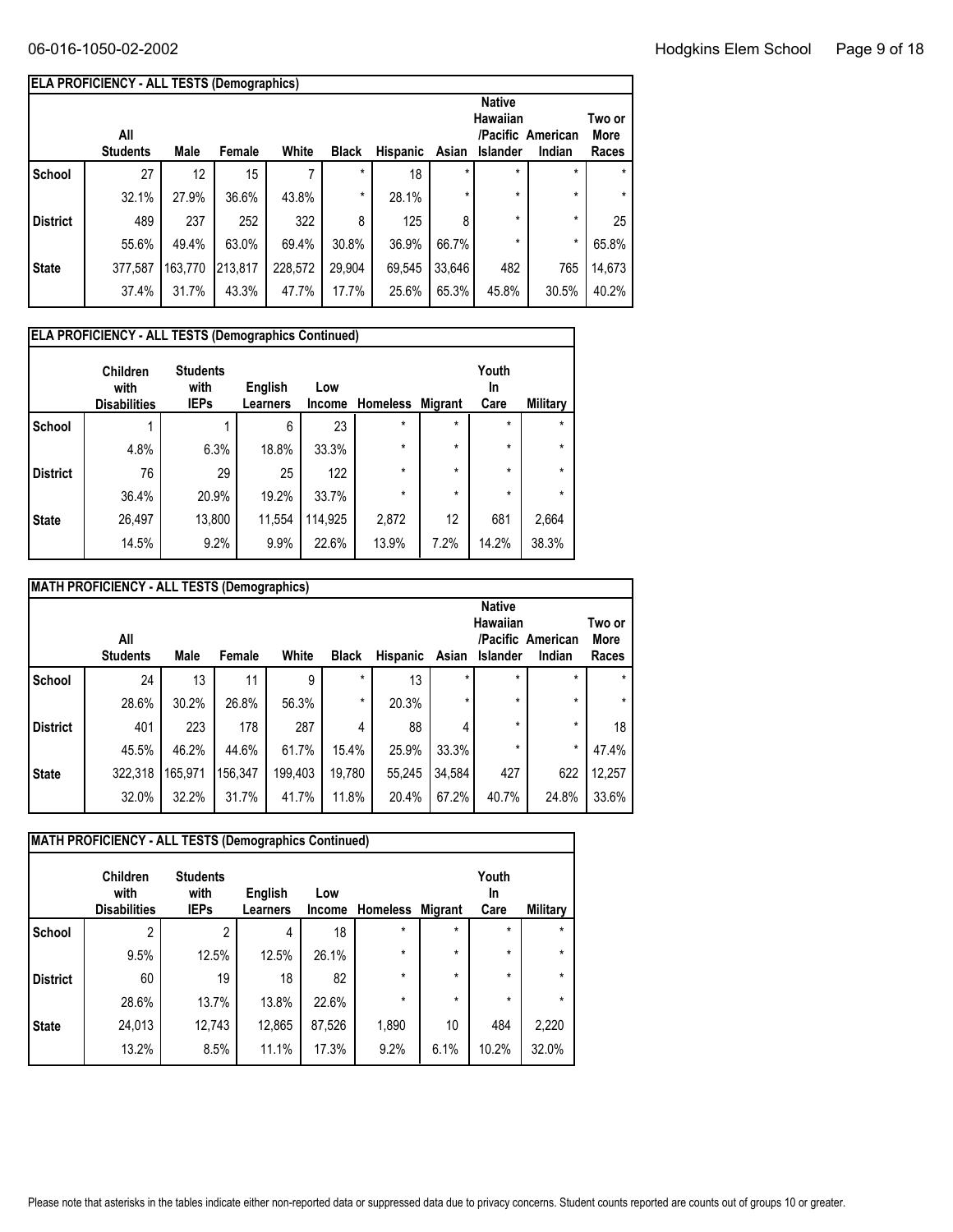|                 | SCIENCE PROFICIENCY - ALL TESTS (Demographics) |         |         |         |              |                 |         |                                                     |                             |                         |
|-----------------|------------------------------------------------|---------|---------|---------|--------------|-----------------|---------|-----------------------------------------------------|-----------------------------|-------------------------|
|                 | All<br><b>Students</b>                         | Male    | Female  | White   | <b>Black</b> | <b>Hispanic</b> | Asian   | <b>Native</b><br><b>Hawaiian</b><br><b>Islander</b> | /Pacific American<br>Indian | Two or<br>More<br>Races |
| School          | 4                                              |         | 2       | $\star$ | $\star$      | 3               | $\star$ | $\star$                                             | $\star$                     | ÷                       |
|                 | 16.7%                                          | 18.2%   | 15.4%   | $\star$ | $\star$      | 13.0%           | *       | $\star$                                             | $\star$                     | $\star$                 |
| <b>District</b> | 172                                            | 88      | 84      | 110     | $\star$      | 50              | *       | $\star$                                             | $\star$                     | $\star$                 |
|                 | 59.9%                                          | 58.3%   | 61.8%   | 74.8%   | $\star$      | 42.7%           | *       | $\star$                                             | $\star$                     | $\star$                 |
| <b>State</b>    | 208,012                                        | 105,491 | 102,521 | 124,967 | 15,687       | 42,175          | 16,053  | 252                                                 | 466                         | 8,412                   |
|                 | 48.3%                                          | 48.0%   | 48.6%   | 60.9%   | 22.5%        | 35.9%           | 71.9%   | 55.6%                                               | 41.1%                       | 52.9%                   |

|                 | <b>SCIENCE PROFICIENCY - ALL TESTS (Demographics Continued)</b><br><b>Children</b><br>with<br><b>Disabilities</b> | <b>Students</b><br>with<br><b>IEPs</b> | English<br>Learners | Low<br><b>Income</b> | <b>Homeless</b> | <b>Migrant</b> | Youth<br><b>In</b><br>Care | <b>Military</b> |
|-----------------|-------------------------------------------------------------------------------------------------------------------|----------------------------------------|---------------------|----------------------|-----------------|----------------|----------------------------|-----------------|
| <b>School</b>   | $\star$                                                                                                           | $\star$                                |                     | 3                    | $\star$         | $\star$        | $\star$                    | $\star$         |
|                 | $\star$                                                                                                           | $\star$                                | 7.1%                | 14.3%                | $\star$         | $\star$        | $\star$                    | $\star$         |
| <b>District</b> | 38                                                                                                                | 16                                     | 8                   | 52                   | $\star$         | $\star$        | $\star$                    | $\star$         |
|                 | 50.0%                                                                                                             | 33.0%                                  | 19.5%               | 41.9%                | $\star$         | $\star$        | $\star$                    | $\star$         |
| <b>State</b>    | 18,427                                                                                                            | 10,359                                 | 6,219               | 68,664               | 1,792           | 10             | 419                        | 1,364           |
|                 | 24.2%                                                                                                             | 16.8%                                  | 15.4%               | 32.9%                | 21.8%           | 14.5%          | 22.2%                      | 50.2%           |

|                 | <b>EL PROFICIENCY ON ACCESS</b> |         |                                            |        |       |             |       |
|-----------------|---------------------------------|---------|--------------------------------------------|--------|-------|-------------|-------|
|                 |                                 |         |                                            |        |       |             | %     |
|                 |                                 |         |                                            |        |       | Long        | Long  |
|                 | #                               | #       | %                                          |        | %     | <b>Term</b> | Term  |
|                 | <b>ELS</b>                      | Tested  | <b>Participation Proficient Proficient</b> |        |       | EL          | EL    |
| School          | 48                              | 48      | 100.0%                                     | 11     | 22.9% | $\star$     |       |
| <b>District</b> | 211                             | 211     | 100.0%                                     | 27     | 12.8% | 8           | 3.8%  |
| <b>State</b>    | 216,769                         | 213,935 | 98.7%                                      | 18,468 | 8.6%  | 28,216      | 13.0% |
|                 |                                 |         |                                            |        |       |             |       |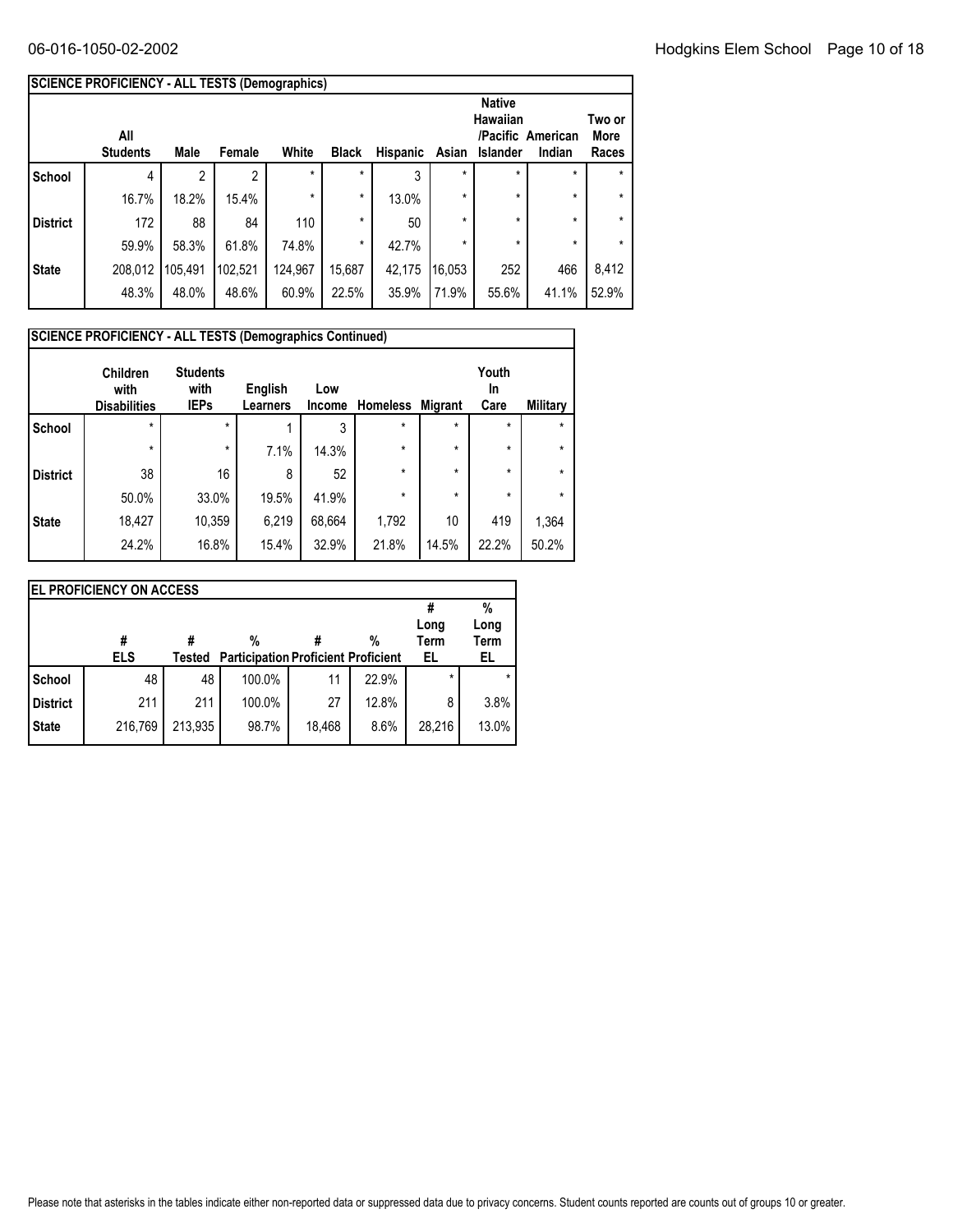#### **Illinois Assessment of Readiness (IAR)**

Each Performance Level is a broad, categorical level defined by a student's overall scale score and used to report overall student performance by describing how well students met the expectations for their grade level/course. Each Performance Level is defined by a range of overall scale scores for the assessment. There are five Performance Levels for IAR assessments:

- Level 1: Did not yet meet expectations
- Level 2: Partially met expectations
- Level 3: Approached expectations
- Level 4: Met expectations
- Level 5: Exceeded expectations

Students performing at levels 4 and 5 met or exceeded expectations, have demonstrated readiness for the next grade level/course and, ultimately, are on track for college and careers. Performance Level Descriptors describe the knowledge, skills, and practices that students should know and be able to demonstrate at each Performance Level in each content area (ELA and mathematics) and at each grade level/course.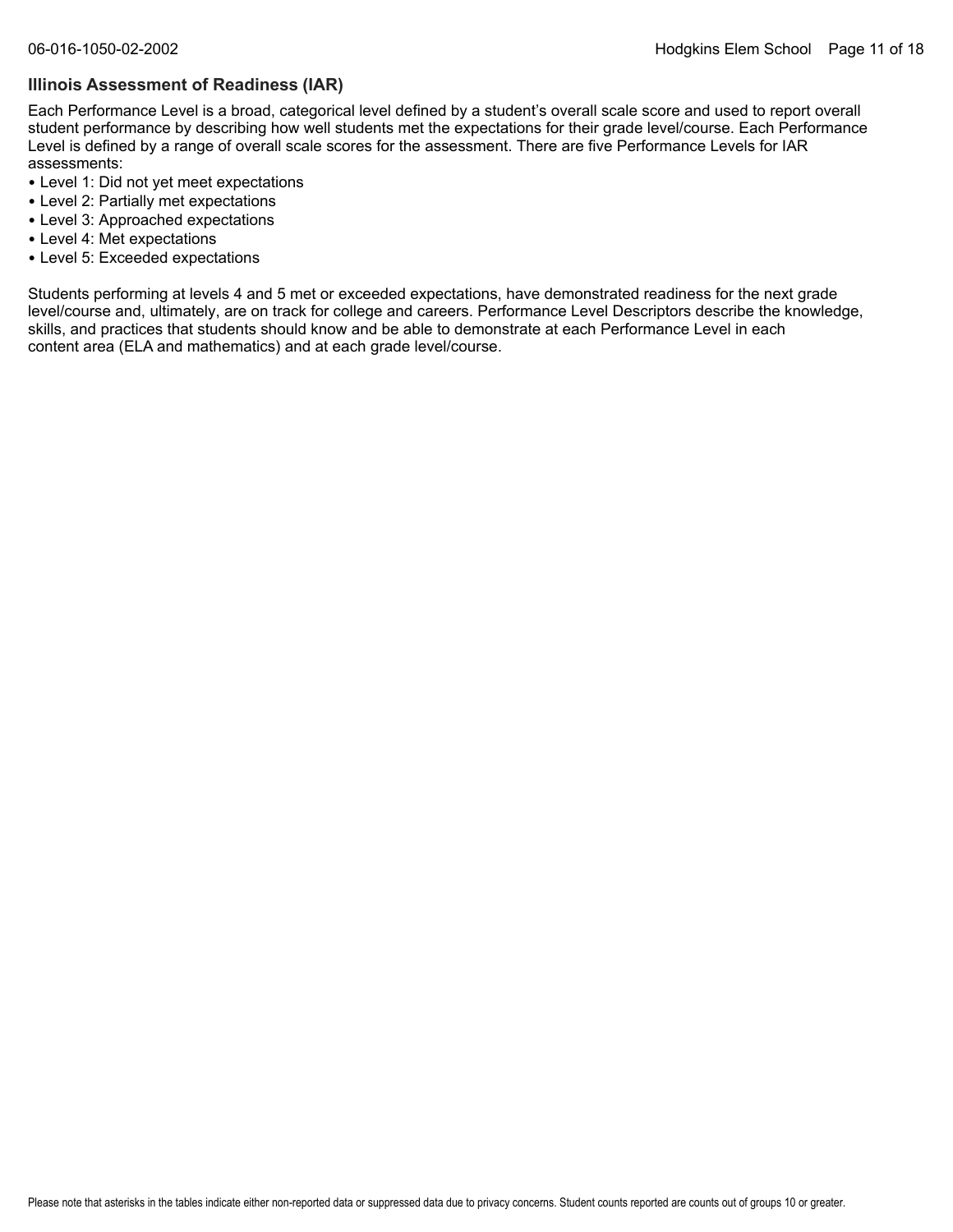### **Grade 3 - All**

|                 |       |         | ELA   |       |       | <b>Mathematics</b> |       |       |       |       |  |
|-----------------|-------|---------|-------|-------|-------|--------------------|-------|-------|-------|-------|--|
| Levels          |       |         |       |       |       |                    |       |       |       |       |  |
| School          | 5.0%  | $0.0\%$ | 35.0% | 45.0% | 15.0% | 10.0%              | 10.0% | 25.0% | 35.0% | 20.0% |  |
| <b>District</b> | 9.4%  | 5.1%    | 21.7% | 50.7% | 13.0% | 9.4%               | 4.3%  | 23.2% | 41.3% | 21.7% |  |
| <b>State</b>    | 22.5% | 18.5%   | 22.7% | 32.8% | 3.6%  | 14.5%              | 20.2% | 24.7% | 33.0% | 7.6%  |  |

#### **Grade 3 - Gender**

|        |                                           |                       |                       | ELA                     |                         |                      | <b>Mathematics</b>    |                        |                         |                         |                        |  |
|--------|-------------------------------------------|-----------------------|-----------------------|-------------------------|-------------------------|----------------------|-----------------------|------------------------|-------------------------|-------------------------|------------------------|--|
|        | Levels                                    |                       |                       |                         |                         |                      |                       |                        |                         |                         |                        |  |
| Male   | School<br><b>District</b><br><b>State</b> | 8.3%<br>9.9%<br>25.4% | 0.0%<br>3.7%<br>19.5% | 33.3%<br>22.2%<br>22.8% | 50.0%<br>54.3%<br>29.8% | 8.3%<br>9.9%<br>2.6% | 8.3%<br>7.4%<br>15.3% | 16.7%<br>3.7%<br>19.2% | 16.7%<br>22.2%<br>24.1% | 41.7%<br>39.5%<br>33.2% | 16.7%<br>27.2%<br>8.1% |  |
| Female | School<br><b>District</b><br><b>State</b> | 8.8%<br>19.5%         | 7.0%<br>17.4%         | 21.1%<br>22.6%          | 45.6%<br>35.9%          | 17.5%<br>4.6%        | 12.3%<br>13.8%        | 5.3%<br>21.2%          | 24.6%<br>25.3%          | 43.9%<br>32.8%          | 14.0%<br>7.0%          |  |

#### **Grade 3 - Racial/Ethnic Background**

|                          |                         |         |             | <b>ELA</b> |         |         |         |         | <b>Mathematics</b> |         |         |
|--------------------------|-------------------------|---------|-------------|------------|---------|---------|---------|---------|--------------------|---------|---------|
|                          | Levels                  | 1       | $\mathbf 2$ | 3          | 4       | 5       |         | 2       | 3                  | 4       | 5       |
| White                    | School                  | $\star$ | $\star$     | $\star$    | $\star$ | $\star$ | $\star$ | $\star$ | $\star$            | $\star$ | $\star$ |
|                          | <b>District</b>         | 3.6%    | 7.2%        | 16.9%      | 54.2%   | 18.1%   | 4.8%    | 1.2%    | 18.1%              | 47.0%   | 28.9%   |
|                          | <b>State</b>            | 13.8%   | 16.9%       | 25.2%      | 39.9%   | 4.2%    | 8.4%    | 15.2%   | 25.1%              | 41.4%   | 10.0%   |
| <b>Black</b>             | School                  | $\star$ | $\star$     | $\star$    | $\star$ | $\star$ | $\star$ | $\star$ | $\star$            | $\star$ | $\star$ |
|                          | <b>District</b>         | $\star$ | $\star$     | $\star$    | $\star$ | $\star$ | $\star$ | $\star$ | $\star$            | $\star$ | $\star$ |
|                          | <b>State</b>            | 37.0%   | 21.3%       | 19.5%      | 20.6%   | 1.6%    | 28.7%   | 28.3%   | 23.6%              | 17.6%   | 1.8%    |
| Hispanic                 | School                  | 0.0%    | 0.0%        | 36.4%      | 54.5%   | 9.1%    | 9.1%    | 18.2%   | 27.3%              | 36.4%   | 9.1%    |
|                          | <b>District</b>         | 20.0%   | 0.0%        | 33.3%      | 40.0%   | 6.7%    | 17.8%   | 11.1%   | 28.9%              | 31.1%   | 11.1%   |
|                          | <b>State</b>            | 31.4%   | 21.1%       | 20.9%      | 24.3%   | 2.2%    | 18.3%   | 26.2%   | 26.9%              | 25.4%   | 3.2%    |
| Asian                    | School                  | $\star$ | $\star$     | $\star$    | $\star$ | $\star$ | $\star$ | $\star$ | $\star$            | $\star$ |         |
|                          | <b>District</b>         | $\star$ | $\star$     | $\star$    | ÷       | $\star$ | $\star$ | $\star$ | $\star$            | $\star$ | $\star$ |
|                          | <b>State</b>            | 9.0%    | 10.6%       | 19.3%      | 50.8%   | 10.3%   | 3.7%    | 8.2%    | 14.9%              | 47.4%   | 25.8%   |
|                          | Native Hawaiian/Pacific |         |             |            |         |         |         |         |                    |         |         |
| Islander                 |                         |         |             |            |         |         |         |         |                    |         |         |
|                          | School                  | $\star$ | $\star$     | $\star$    | *       | $\star$ | $\star$ | $\star$ | $\star$            | $\star$ |         |
|                          | <b>District</b>         |         |             |            |         |         |         |         |                    |         |         |
| American Indian          | <b>State</b>            | 18.7%   | 16.5%       | 18.7%      | 41.7%   | 4.3%    | 12.9%   | 17.3%   | 23.0%              | 36.0%   | 10.8%   |
|                          | School                  | $\star$ | $\star$     | $\star$    | $\star$ | $\star$ | $\star$ | $\star$ | $\star$            | $\star$ |         |
|                          | <b>District</b>         |         |             |            | $\star$ |         |         |         |                    |         |         |
|                          | <b>State</b>            | 26.9%   | 21.0%       | 18.2%      | 31.8%   | 2.1%    | 19.9%   | 24.1%   | 25.5%              | 23.4%   | 7.0%    |
| <b>Two or More Races</b> |                         |         |             |            |         |         |         |         |                    |         |         |
|                          | School                  | $\star$ | $\star$     | $\star$    | $\star$ | $\star$ | $\star$ | $\star$ | $\star$            | $\star$ |         |
|                          | <b>District</b>         | $\star$ | $\star$     | $\star$    | $\star$ | $\star$ | $\star$ | $\star$ | ÷                  |         |         |
|                          | <b>State</b>            | 21.1%   | 17.1%       | 23.3%      | 33.8%   | 4.7%    | 14.7%   | 19.2%   | 24.1%              | 32.9%   | 9.0%    |

#### **Grade 3 - Economically Disadvantaged**

|                     |                                 |       |       | ELA     |         |         | <b>Mathematics</b> |       |       |       |       |  |
|---------------------|---------------------------------|-------|-------|---------|---------|---------|--------------------|-------|-------|-------|-------|--|
|                     | Levels                          |       |       |         |         | w       |                    |       |       |       | C     |  |
|                     | <b>Free/Reduced Price Lunch</b> |       |       |         |         |         |                    |       |       |       |       |  |
|                     | School                          | 6.3%  | 0.0%  | 37.5%   | 43.8%   | 12.5%   | 12.5%              | 12.5% | 31.3% | 31.3% | 12.5% |  |
|                     | <b>District</b>                 | 19.6% | 3.9%  | 35.3%   | 31.4%   | 9.8%    | 23.5%              | 9.8%  | 27.5% | 29.4% | 9.8%  |  |
|                     | <b>State</b>                    | 32.8% | 21.9% | 21.5%   | 22.1%   | 1.6%    | 22.1%              | 26.7% | 26.0% | 22.6% | 2.6%  |  |
| <b>Not Eligible</b> | School                          |       |       | $\star$ | $\star$ | $\star$ |                    |       |       |       |       |  |
|                     | <b>District</b>                 | 3.4%  | 5.7%  | 13.8%   | 62.1%   | 14.9%   | 1.1%               | 1.1%  | 20.7% | 48.3% | 28.7% |  |
|                     | <b>State</b>                    | 11.3% | 14.8% | 24.0%   | 44.3%   | 5.6%    | 6.4%               | 13.0% | 23.4% | 44.3% | 12.9% |  |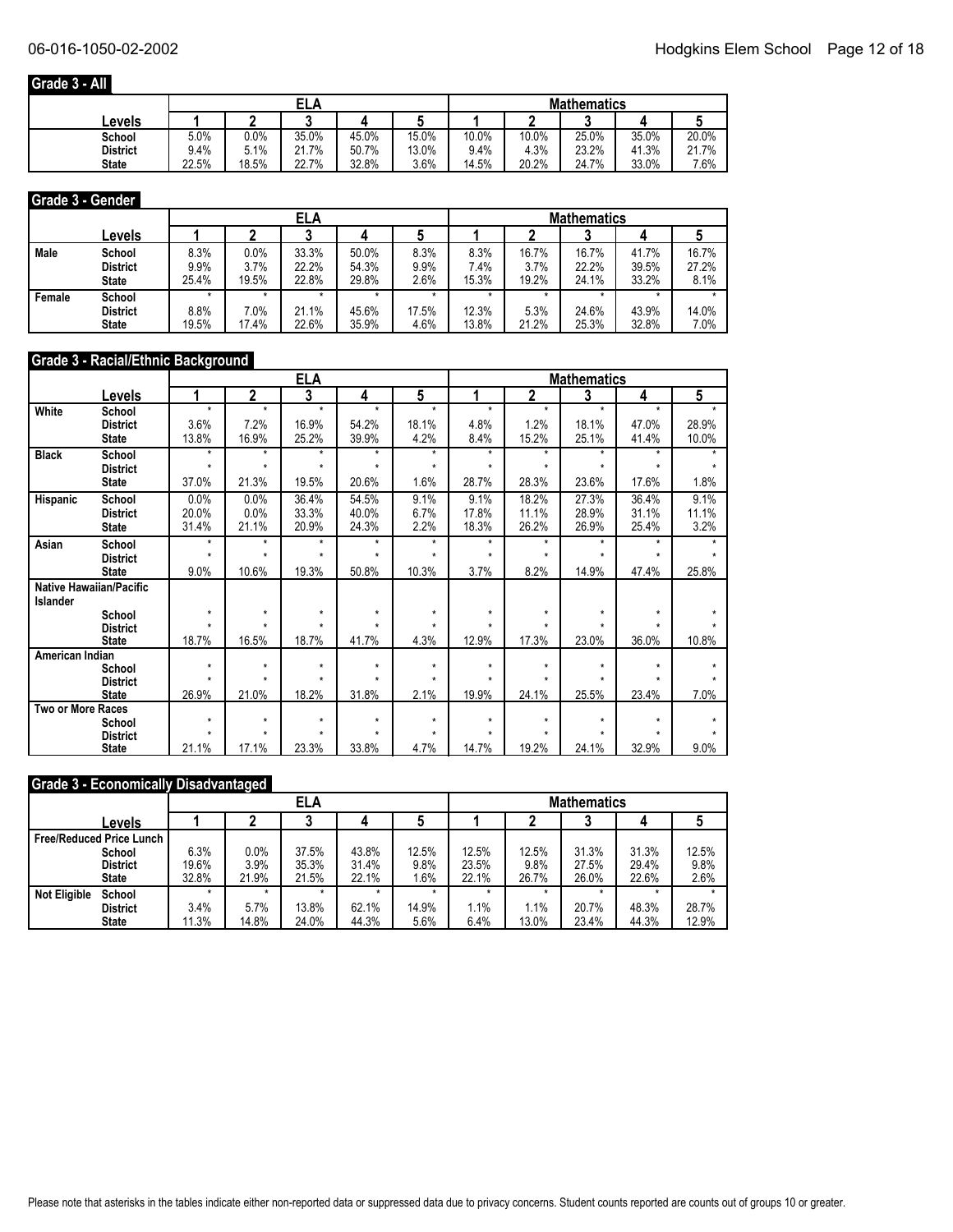### **Grade 4 - All**

|                 |       |       | ELA<br>А |       |       | <b>Mathematics</b> |       |       |       |      |  |
|-----------------|-------|-------|----------|-------|-------|--------------------|-------|-------|-------|------|--|
| ∟evels          |       |       |          |       |       |                    |       | ◠     |       |      |  |
| School          | 28.6% | 47.6% | 14.3%    | 9.5%  | 0.0%  | 14.3%              | 28.6% | 33.3% | 23.8% | 0.0% |  |
| <b>District</b> | 10.8% | 18.0% | 18.7%    | 36.7% | 15.8% | 7.2%               | 14.4% | 35.3% | 38.8% | 4.3% |  |
| <b>State</b>    | 17.3% | 19.9% | 26.0%    | 29.3% | 7.4%  | 16.7%              | 21.2% | 28.7% | 30.5% | 3.0% |  |

#### **Grade 4 - Gender**

|        |                                           |                         |                         | ELA                     |                        |                       | <b>Mathematics</b>    |                         |                         |                         |                         |  |
|--------|-------------------------------------------|-------------------------|-------------------------|-------------------------|------------------------|-----------------------|-----------------------|-------------------------|-------------------------|-------------------------|-------------------------|--|
|        | Levels                                    |                         |                         |                         |                        |                       |                       |                         |                         |                         |                         |  |
| Male   | School<br><b>District</b><br><b>State</b> | 16.7%<br>11.3%<br>20.3% | 50.0%<br>21.1%<br>21.3% | 25.0%<br>18.3%<br>25.7% | 8.3%<br>36.6%<br>27.2% | 0.0%<br>12.7%<br>5.5% | 8.3%<br>7.0%<br>17.2% | 25.0%<br>11.3%<br>20.4% | 41.7%<br>35.2%<br>27.8% | 25.0%<br>42.3%<br>31.2% | $0.0\%$<br>4.2%<br>3.4% |  |
| Female | School<br><b>District</b><br><b>State</b> | 10.3%<br>14.2%          | 14.7%<br>18.5%          | 19.1%<br>26.3%          | 36.8%<br>31.5%         | 19.1%<br>9.4%         | 7.4%<br>16.1%         | 17.6%<br>22.0%          | 35.3%<br>29.5%          | 35.3%<br>29.7%          | 4.4%<br>2.7%            |  |

#### **Grade 4 - Racial/Ethnic Background**

|                          |                         | <b>ELA</b><br><b>Mathematics</b> |             |         |         |         |         |         |         |         |         |
|--------------------------|-------------------------|----------------------------------|-------------|---------|---------|---------|---------|---------|---------|---------|---------|
|                          | Levels                  | 1                                | $\mathbf 2$ | 3       | 4       | 5       |         | 2       | 3       | 4       | 5       |
| White                    | School                  | $\star$                          | $\star$     | $\star$ | $\star$ | $\star$ | $\star$ | $\star$ | $\star$ | $\star$ | $\star$ |
|                          | <b>District</b>         | 6.0%                             | 10.4%       | 17.9%   | 43.3%   | 22.4%   | 3.0%    | 7.5%    | 31.3%   | 52.2%   | 6.0%    |
|                          | <b>State</b>            | 9.9%                             | 15.5%       | 26.8%   | 37.4%   | 10.4%   | 9.1%    | 16.5%   | 30.5%   | 40.0%   | 3.9%    |
| <b>Black</b>             | School                  | $\star$                          | $\star$     | $\star$ | $\star$ | $\star$ | $\star$ | $\star$ | $\star$ | $\star$ | $\star$ |
|                          | <b>District</b>         | $\star$                          | $\star$     | $\star$ | $\star$ | $\star$ | $\star$ | $\star$ | $\star$ | $\star$ | $\star$ |
|                          | <b>State</b>            | 31.0%                            | 27.7%       | 24.2%   | 15.3%   | 1.9%    | 33.8%   | 28.8%   | 24.1%   | 12.9%   | 0.5%    |
| Hispanic                 | School                  | 26.3%                            | 59.2%       | 6.6%    | 6.6%    | 0.0%    | 19.7%   | 26.3%   | 32.9%   | 19.7%   | 0.0%    |
|                          | <b>District</b>         | 19.6%                            | 26.8%       | 19.6%   | 25.0%   | 8.9%    | 12.5%   | 25.0%   | 33.9%   | 26.8%   | 1.8%    |
|                          | <b>State</b>            | 23.9%                            | 24.9%       | 27.0%   | 21.3%   | 2.8%    | 21.4%   | 27.2%   | 30.2%   | 20.4%   | 0.8%    |
| <b>Asian</b>             | School                  | $\star$                          | $\star$     | $\star$ | $\star$ | $\star$ | $\star$ | $\star$ | $\star$ | $\star$ |         |
|                          | <b>District</b>         | $\star$                          | $\star$     | $\star$ | ÷       | $\star$ | $\star$ | ÷       | $\star$ | $\star$ | $\star$ |
|                          | <b>State</b>            | 6.4%                             | 9.1%        | 20.7%   | 42.3%   | 21.5%   | 3.7%    | 8.0%    | 20.3%   | 53.7%   | 14.2%   |
|                          | Native Hawaiian/Pacific |                                  |             |         |         |         |         |         |         |         |         |
| Islander                 |                         |                                  |             |         |         |         |         |         |         |         |         |
|                          | School                  | $\star$                          | $\star$     | $\star$ | $\star$ | $\star$ | $\star$ | $\star$ | $\star$ | $\star$ |         |
|                          | <b>District</b>         |                                  |             |         |         |         |         |         |         |         |         |
|                          | <b>State</b>            | 11.6%                            | 17.0%       | 25.2%   | 38.8%   | 7.5%    | 8.2%    | 19.7%   | 29.3%   | 38.1%   | 4.8%    |
| American Indian          |                         | $\star$                          | $\star$     | $\star$ | $\star$ | $\star$ | $\star$ | $\star$ | $\star$ | $\star$ |         |
|                          | School                  |                                  |             |         | ÷       |         |         |         |         |         |         |
|                          | <b>District</b>         | 19.5%                            | 24.0%       | 27.2%   | 25.1%   | 4.2%    | 20.7%   | 23.4%   | 27.8%   | 25.7%   | 2.4%    |
| <b>Two or More Races</b> | <b>State</b>            |                                  |             |         |         |         |         |         |         |         |         |
|                          | School                  | $\star$                          | $\star$     | $\star$ | $\star$ | $\star$ | $\star$ | $\star$ | $\star$ | $\star$ |         |
|                          | <b>District</b>         | 0.0%                             | 10.0%       | 20.0%   | 60.0%   | 10.0%   | 0.0%    | 10.0%   | 50.0%   | 30.0%   | 10.0%   |
|                          | <b>State</b>            | 15.4%                            | 18.8%       | 25.0%   | 31.1%   | 9.6%    | 16.7%   | 21.1%   | 27.2%   | 31.0%   | 4.2%    |

#### **Grade 4 - Economically Disadvantaged**

|                     |                                 |       |       | ELA     |         |         | <b>Mathematics</b> |       |       |       |      |  |
|---------------------|---------------------------------|-------|-------|---------|---------|---------|--------------------|-------|-------|-------|------|--|
|                     | Levels                          |       |       |         |         | w       |                    |       |       |       |      |  |
|                     | <b>Free/Reduced Price Lunch</b> |       |       |         |         |         |                    |       |       |       |      |  |
|                     | School                          | 19.7% | 52.6% | 13.2%   | 13.2%   | 0.0%    | 19.7%              | 19.7% | 32.9% | 26.3% | 0.0% |  |
|                     | <b>District</b>                 | 18.2% | 27.3% | 23.6%   | 25.5%   | 5.5%    | 14.5%              | 25.5% | 34.5% | 25.5% | 0.0% |  |
|                     | <b>State</b>                    | 26.0% | 25.8% | 26.4%   | 19.3%   | 2.5%    | 25.4%              | 27.5% | 28.4% | 17.9% | 0.8% |  |
| <b>Not Eligible</b> | School                          |       |       | $\star$ | $\star$ | $\star$ |                    |       |       |       |      |  |
|                     | <b>District</b>                 | 6.0%  | 11.9% | 15.5%   | 44.0%   | 22.6%   | 2.4%               | 7.1%  | 35.7% | 47.6% | 7.1% |  |
|                     | <b>State</b>                    | 7.8%  | 13.5% | 25.6%   | 40.2%   | 12.8%   | 7.1%               | 14.3% | 28.9% | 44.2% | 5.5% |  |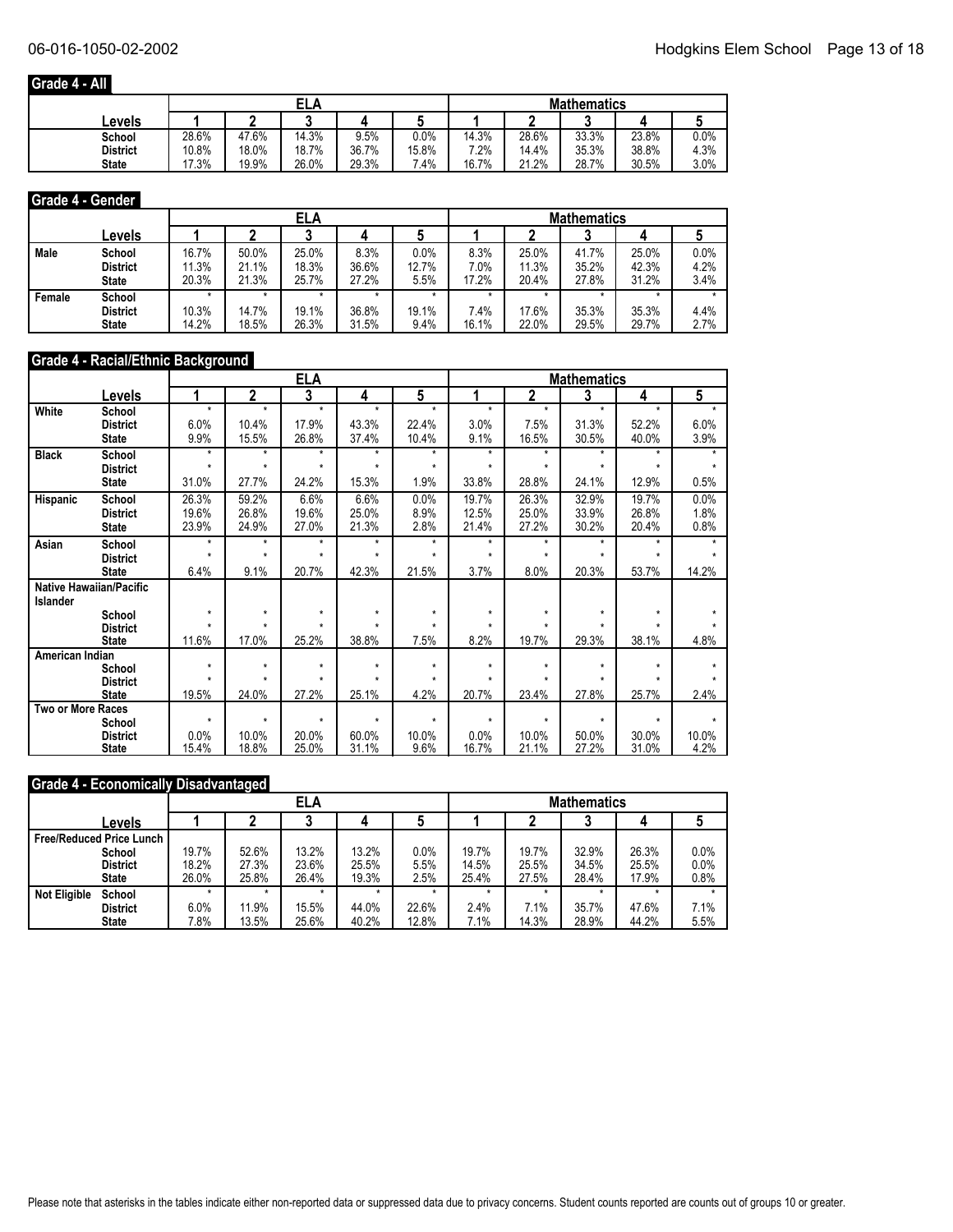### **Grade 5 - All**

|                 |       |       | ELA   |       |           | <b>Mathematics</b> |       |       |       |       |  |
|-----------------|-------|-------|-------|-------|-----------|--------------------|-------|-------|-------|-------|--|
| Levels          |       |       |       |       |           |                    |       |       |       |       |  |
| School          | 12.5% | 25.0% | 33.3% | 25.0% | 4.2%      | 4.2%               | 29.2% | 54.2% | 12.5% | 0.0%  |  |
| <b>District</b> | 8.8%  | 13.5% | 27.0% | 39.2% | .5%<br>44 | 6.8%               | 20.5% | 32.2% | 28.8% | 11.6% |  |
| <b>State</b>    | 13.5% | 21.4% | 27.3% | 34.4% | 3.5%      | 13.5%              | 29.9% | 26.8% | 24.9% | 4.9%  |  |

#### **Grade 5 - Gender**

|        |                 |       | ELA   |       |       |       |       | <b>Mathematics</b> |       |       |       |  |  |
|--------|-----------------|-------|-------|-------|-------|-------|-------|--------------------|-------|-------|-------|--|--|
|        | ∟evels          |       |       |       |       |       |       |                    |       |       |       |  |  |
| Male   | School          | 18.2% | 18.2% | 45.5% | 9.1%  | 9.1%  | 9.1%  | 18.2%              | 63.6% | 9.1%  | 0.0%  |  |  |
|        | <b>District</b> | 13.0% | 15.9% | 34.8% | 29.0% | 7.2%  | 7.2%  | 23.2%              | 31.9% | 29.0% | 8.7%  |  |  |
|        | <b>State</b>    | 16.2% | 23.6% | 28.1% | 30.0% | 2.2%  | 15.0% | 29.5%              | 25.1% | 25.0% | 5.4%  |  |  |
| Female | School          | 7.7%  | 30.8% | 23.1% | 38.5% | 0.0%  | 0.0%  | 38.5%              | 46.2% | 15.4% | 0.0%  |  |  |
|        | <b>District</b> | 5.1%  | 11.4% | 20.3% | 48.1% | 15.2% | 6.5%  | 18.2%              | 32.5% | 28.6% | 14.3% |  |  |
|        | <b>State</b>    | 10.6% | 19.2% | 26.5% | 38.9% | 4.8%  | 12.0% | 30.3%              | 28.5% | 24.8% | 4.4%  |  |  |

### **Grade 5 - Racial/Ethnic Background**

|                   |                                |              | <b>ELA</b><br><b>Mathematics</b> |                    |         |              |              |              |              |         |         |
|-------------------|--------------------------------|--------------|----------------------------------|--------------------|---------|--------------|--------------|--------------|--------------|---------|---------|
|                   | Levels                         | 1            | $\mathbf 2$                      | 3                  | 4       | 5            |              | 2            | 3            | 4       | 5       |
| White             | School                         | $\star$      | $\star$                          | $\star$            | $\star$ | $\star$      | $\star$      | $\star$      | $\star$      | $\star$ | $\star$ |
|                   | <b>District</b>                | 2.9%         | 5.7%                             | 17.1%              | 54.3%   | 20.0%        | 4.3%         | 11.6%        | 18.8%        | 43.5%   | 21.7%   |
|                   | <b>State</b>                   | 7.4%         | 16.0%                            | 28.1%              | 43.8%   | 4.7%         | 8.1%         | 23.5%        | 29.0%        | 33.2%   | 6.3%    |
| <b>Black</b>      | School                         | $\star$      | $\star$                          | $\star$            | $\star$ | $\star$      | $\star$      | $\star$      | $\star$      | $\star$ |         |
|                   | <b>District</b>                | $\star$      | $\star$                          | $\star$            | $\star$ | $\star$      | $\star$      | ÷            | $\star$      | ÷       |         |
|                   | <b>State</b>                   | 25.0%        | 31.4%                            | 25.8%              | 17.1%   | 0.7%         | 26.7%        | 41.9%        | 21.3%        | 9.4%    | 0.7%    |
| Hispanic          | School                         | 13.0%        | 26.1%                            | 34.8%              | 21.7%   | 4.3%         | 4.3%         | 30.4%        | 56.5%        | 8.7%    | 0.0%    |
|                   | <b>District</b>                | 13.6%        | 19.7%                            | 39.4%              | 24.2%   | 3.0%         | 9.2%         | 30.8%        | 43.1%        | 15.4%   | 1.5%    |
|                   | <b>State</b>                   | 18.7%        | 26.9%                            | 28.5%              | 24.8%   | 1.2%         | 16.8%        | 36.8%        | 28.0%        | 16.9%   | 1.5%    |
| Asian             | School                         | $\star$      | $\star$                          | $\star$            | $\star$ | $\star$      | $\star$      | $\star$      | $\star$      | $\star$ |         |
|                   | <b>District</b>                | $\star$      | $\star$                          | $\star$            | ÷       | ÷            | $\star$      | ÷            | $\star$      | ÷       |         |
|                   | <b>State</b>                   | 4.6%         | 8.8%                             | 18.9%              | 55.2%   | 12.5%        | 3.1%         | 10.8%        | 19.4%        | 43.9%   | 22.8%   |
|                   | <b>Native Hawaiian/Pacific</b> |              |                                  |                    |         |              |              |              |              |         |         |
| Islander          |                                |              |                                  |                    |         |              |              |              |              |         |         |
|                   | School                         | $\star$<br>٠ | $\star$<br>٠                     | $\star$<br>$\star$ | $\star$ | $\star$<br>÷ | $\star$<br>٠ | $\star$<br>٠ | $\star$<br>÷ | $\star$ |         |
|                   | <b>District</b>                |              |                                  |                    |         |              |              |              |              |         |         |
|                   | <b>State</b>                   | 8.7%         | 20.8%                            | 25.5%              | 40.9%   | 4.0%         | 10.7%        | 29.5%        | 24.8%        | 25.5%   | 9.4%    |
| American Indian   |                                | $\star$      | $\star$                          | $\star$            | $\star$ | $\star$      | $\star$      | $\star$      | $\star$      | ÷       |         |
|                   | School<br><b>District</b>      | $\star$      | $\star$                          | ٠                  | ÷       | $\star$      |              | ÷            | $\star$      |         |         |
|                   | <b>State</b>                   | 13.9%        | 26.3%                            | 30.1%              | 27.4%   | 2.2%         | 15.3%        | 35.5%        | 27.4%        | 19.6%   | 2.2%    |
| Two or More Races |                                |              |                                  |                    |         |              |              |              |              |         |         |
|                   | School                         | $\star$      | $\star$                          | $\star$            | $\star$ | $\star$      | $\star$      | $\star$      | $\star$      | $\star$ |         |
|                   | <b>District</b>                | $\star$      | $\star$                          | $\star$            | $\star$ | $\star$      | ÷            | $\star$      | $\star$      |         |         |
|                   | <b>State</b>                   | 11.0%        | 20.1%                            | 27.3%              | 36.7%   | 4.9%         | 12.6%        | 30.2%        | 25.4%        | 25.4%   | 6.5%    |

#### **Grade 5 - English Learner**

|                 |       | <b>ELA</b> |       |       |      |       | <b>Mathematics</b> |       |      |      |  |  |
|-----------------|-------|------------|-------|-------|------|-------|--------------------|-------|------|------|--|--|
| Levels          |       |            |       |       |      |       |                    | w     |      |      |  |  |
| School          | 13.3% | 40.0%      | 33.3% | 13.3% | 0.0% | 6.7%  | 26.7%              | 60.0% | 6.7% | 0.0% |  |  |
| <b>District</b> | 20.0% | 28.6%      | 40.0% | 11.4% | 0.0% | 5.9%  | 32.4%              | 52.9% | 8.8% | 0.0% |  |  |
| <b>State</b>    | 31.1% | 36.3%      | 24.7% | 7.9%  | 0.1% | 24.6% | 46.3%              | 22.8% | 6.1% | 0.2% |  |  |

#### **Grade 5 - Economically Disadvantaged**

|                     |                                 |       |       | <b>ELA</b> |       |         | <b>Mathematics</b> |       |       |       |       |  |
|---------------------|---------------------------------|-------|-------|------------|-------|---------|--------------------|-------|-------|-------|-------|--|
|                     | ∟evels                          |       |       |            |       |         |                    |       |       |       |       |  |
|                     | <b>Free/Reduced Price Lunch</b> |       |       |            |       |         |                    |       |       |       |       |  |
|                     | School                          | 14.3% | 23.8% | 33.3%      | 23.8% | 4.8%    | 4.8%               | 28.6% | 57.1% | 9.5%  | 0.0%  |  |
|                     | <b>District</b>                 | 12.9% | 17.1% | 38.6%      | 28.6% | 2.9%    | 5.9%               | 33.8% | 45.6% | 11.8% | 2.9%  |  |
|                     | <b>State</b>                    | 20.5% | 28.3% | 28.2%      | 22.1% | $1.0\%$ | 20.3%              | 38.5% | 25.7% | 14.3% | 1.3%  |  |
| <b>Not Eligible</b> | School                          |       |       |            |       |         |                    |       |       |       |       |  |
|                     | <b>District</b>                 | 5.1%  | 10.3% | 16.7%      | 48.7% | 19.2%   | 7.7%               | 9.0%  | 20.5% | 43.6% | 19.2% |  |
|                     | <b>State</b>                    | 5.7%  | 13.9% | 26.3%      | 47.9% | 6.2%    | 6.1%               | 20.5% | 27.9% | 36.6% | 8.9%  |  |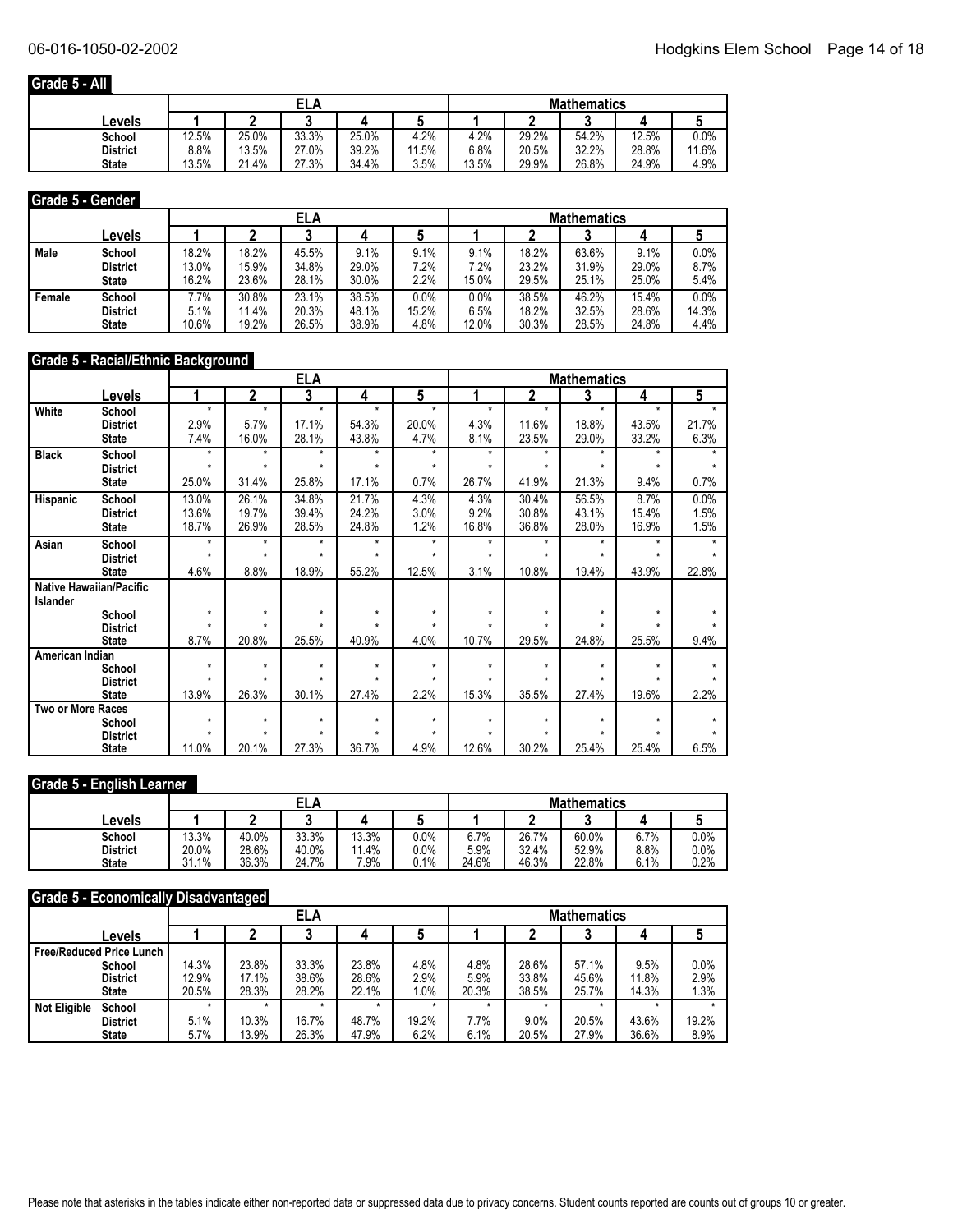### **Grade 6 - All**

|              |         |       | ELA   |       |         | <b>Mathematics</b> |       |       |       |      |  |
|--------------|---------|-------|-------|-------|---------|--------------------|-------|-------|-------|------|--|
| Levels       |         |       | ◠     |       |         |                    |       |       |       |      |  |
| School       | $0.0\%$ | 11.1% | 55.6% | 27.8% | $5.6\%$ | 1.1%<br>44         | 27.8% | 33.3% | 27.8% | 0.0% |  |
| District     | 6.0%    | 19.2% | 23.8% | 42.4% | 8.6%    | 8.6%               | 26.5% | 27.2% | 33.1% | 4.6% |  |
| <b>State</b> | 13.4%   | 20.7% | 31.0% | 30.4% | 4.6%    | 16.5%              | 30.5% | 27.7% | 22.0% | 3.3% |  |

#### **Grade 6 - Gender**

| .      | .                                         |                         |                         |                         |                         |                        |                           |                         |                         |                         |                      |  |
|--------|-------------------------------------------|-------------------------|-------------------------|-------------------------|-------------------------|------------------------|---------------------------|-------------------------|-------------------------|-------------------------|----------------------|--|
|        |                                           |                         | ELA                     |                         |                         |                        | <b>Mathematics</b>        |                         |                         |                         |                      |  |
|        | Levels                                    |                         |                         |                         |                         |                        |                           |                         |                         |                         |                      |  |
| Male   | School<br><b>District</b><br><b>State</b> | 8.0%<br>17.1%           | 23.0%<br>23.8%          | 23.0%<br>31.2%          | 40.2%<br>25.2%          | $5.7\%$<br>2.8%        | 8.0%<br>18.1%             | 25.3%<br>30.2%          | 25.3%<br>26.4%          | 36.8%<br>21.9%          | 4.6%<br>3.4%         |  |
| Female | School<br><b>District</b><br><b>State</b> | 0.0%<br>$3.0\%$<br>9.5% | 10.0%<br>13.5%<br>17.4% | 50.0%<br>24.1%<br>30.8% | 30.0%<br>43.6%<br>35.7% | 10.0%<br>12.0%<br>6.5% | 10.0%<br>$9.0\%$<br>14.8% | 30.0%<br>27.1%<br>30.9% | 30.0%<br>28.6%<br>29.0% | 30.0%<br>27.1%<br>22.1% | 0.0%<br>4.5%<br>3.2% |  |

#### **Grade 6 - Racial/Ethnic Background**

|                   |                                |         | <b>ELA</b><br><b>Mathematics</b><br>3<br>5<br>$\overline{\mathbf{2}}$<br>3<br>2<br>4<br>4 |         |         |         |         |         |         |         |         |
|-------------------|--------------------------------|---------|-------------------------------------------------------------------------------------------|---------|---------|---------|---------|---------|---------|---------|---------|
|                   | Levels                         |         |                                                                                           |         |         |         |         |         |         |         | 5       |
| White             | School                         | $\star$ | $\star$                                                                                   | $\star$ | $\star$ | $\star$ | $\star$ | $\star$ | $\star$ | $\star$ | $\star$ |
|                   | <b>District</b>                | 6.7%    | 8.1%                                                                                      | 16.2%   | 58.0%   | 9.4%    | 9.4%    | 13.5%   | 27.0%   | 40.5%   | 8.1%    |
|                   | <b>State</b>                   | 7.5%    | 15.3%                                                                                     | 31.6%   | 39.3%   | 6.4%    | 9.5%    | 24.8%   | 31.8%   | 29.9%   | 4.0%    |
| <b>Black</b>      | School                         | $\star$ | $\star$                                                                                   | $\star$ | $\star$ | $\star$ | $\star$ | $\star$ | $\star$ | $\star$ |         |
|                   | <b>District</b>                | $\star$ | $\star$                                                                                   | $\star$ | $\star$ | $\star$ | $\star$ | $\star$ | $\star$ | $\star$ |         |
|                   | <b>State</b>                   | 25.5%   | 30.5%                                                                                     | 29.0%   | 14.0%   | 1.0%    | 33.3%   | 40.0%   | 19.3%   | 7.0%    | 0.4%    |
| Hispanic          | School                         | 0.0%    | 7.1%                                                                                      | 64.3%   | 21.4%   | 7.1%    | 7.1%    | 35.7%   | 35.7%   | 21.4%   | 0.0%    |
|                   | <b>District</b>                | 4.7%    | 34.4%                                                                                     | 29.7%   | 21.9%   | 9.4%    | 6.3%    | 42.2%   | 28.1%   | 23.4%   | 0.0%    |
|                   | <b>State</b>                   | 17.6%   | 26.0%                                                                                     | 32.8%   | 21.7%   | 1.9%    | 20.3%   | 37.8%   | 27.1%   | 13.8%   | 1.0%    |
| Asian             | School                         | $\star$ | $\star$                                                                                   | $\star$ | $\star$ | $\star$ | $\star$ | $\star$ | $\star$ | $\star$ |         |
|                   | <b>District</b>                | $\star$ | $\star$                                                                                   | $\star$ | $\star$ | $\star$ | $\star$ | $\star$ | $\star$ | $\star$ | $\star$ |
|                   | <b>State</b>                   | 4.5%    | 8.6%                                                                                      | 21.8%   | 49.4%   | 15.7%   | 4.1%    | 12.1%   | 20.9%   | 43.9%   | 19.1%   |
|                   | <b>Native Hawaiian/Pacific</b> |         |                                                                                           |         |         |         |         |         |         |         |         |
| Islander          |                                |         |                                                                                           |         |         |         |         |         |         |         |         |
|                   | School                         | $\star$ | $\star$                                                                                   | $\star$ | $\star$ | $\star$ | $\star$ | $\star$ | $\star$ | $\star$ |         |
|                   | <b>District</b>                |         |                                                                                           |         |         |         |         |         |         |         |         |
|                   | <b>State</b>                   | 3.3%    | 17.8%                                                                                     | 31.6%   | 34.9%   | 12.5%   | 11.3%   | 25.2%   | 22.5%   | 34.4%   | 6.6%    |
| American Indian   |                                | $\star$ | $\star$                                                                                   | $\star$ | $\star$ | $\star$ | $\star$ | $\star$ | $\star$ | $\star$ |         |
|                   | School<br><b>District</b>      | ٠       | $\star$                                                                                   | ٠       | ÷       | ÷       |         |         | ÷       |         |         |
|                   | <b>State</b>                   | 13.8%   | 25.8%                                                                                     | 33.0%   | 24.1%   | 3.4%    | 16.0%   | 34.1%   | 30.7%   | 17.5%   | 1.7%    |
| Two or More Races |                                |         |                                                                                           |         |         |         |         |         |         |         |         |
|                   | School                         | $\star$ | $\star$                                                                                   | $\star$ | $\star$ | $\star$ | $\star$ | $\star$ | $\star$ | $\star$ |         |
|                   | <b>District</b>                | $\star$ | $\star$                                                                                   | $\star$ | $\star$ | $\star$ | $\star$ | $\star$ | $\star$ | ÷       |         |
|                   | <b>State</b>                   | 12.5%   | 19.8%                                                                                     | 30.8%   | 31.7%   | 5.2%    | 16.6%   | 29.7%   | 27.3%   | 22.7%   | 3.7%    |

#### **Grade 6 - Economically Disadvantaged**

|                     |                                 |       | ELA   |         |         |         | <b>Mathematics</b> |       |       |       |      |
|---------------------|---------------------------------|-------|-------|---------|---------|---------|--------------------|-------|-------|-------|------|
|                     | Levels                          |       |       |         |         | w       |                    |       |       |       |      |
|                     | <b>Free/Reduced Price Lunch</b> |       |       |         |         |         |                    |       |       |       |      |
|                     | School                          | 0.0%  | 12.5% | 50.0%   | 31.3%   | 6.3%    | 12.5%              | 25.0% | 31.3% | 31.3% | 0.0% |
|                     | <b>District</b>                 | 9.0%  | 32.8% | 29.9%   | 22.4%   | 6.0%    | 11.9%              | 40.3% | 26.9% | 19.4% | 1.5% |
|                     | <b>State</b>                    | 20.2% | 27.4% | 31.7%   | 19.2%   | 1.6%    | 24.7%              | 38.1% | 24.8% | 11.7% | 0.7% |
| <b>Not Eligible</b> | School                          |       |       | $\star$ | $\star$ | $\star$ |                    |       |       |       |      |
|                     | <b>District</b>                 | 3.5%  | 8.3%  | 18.9%   | 58.0%   | 10.6%   | 5.9%               | 15.4% | 27.2% | 43.8% | 7.1% |
|                     | <b>State</b>                    | 5.9%  | 13.4% | 30.2%   | 42.5%   | 8.0%    | 7.6%               | 22.3% | 30.8% | 33.3% | 6.1% |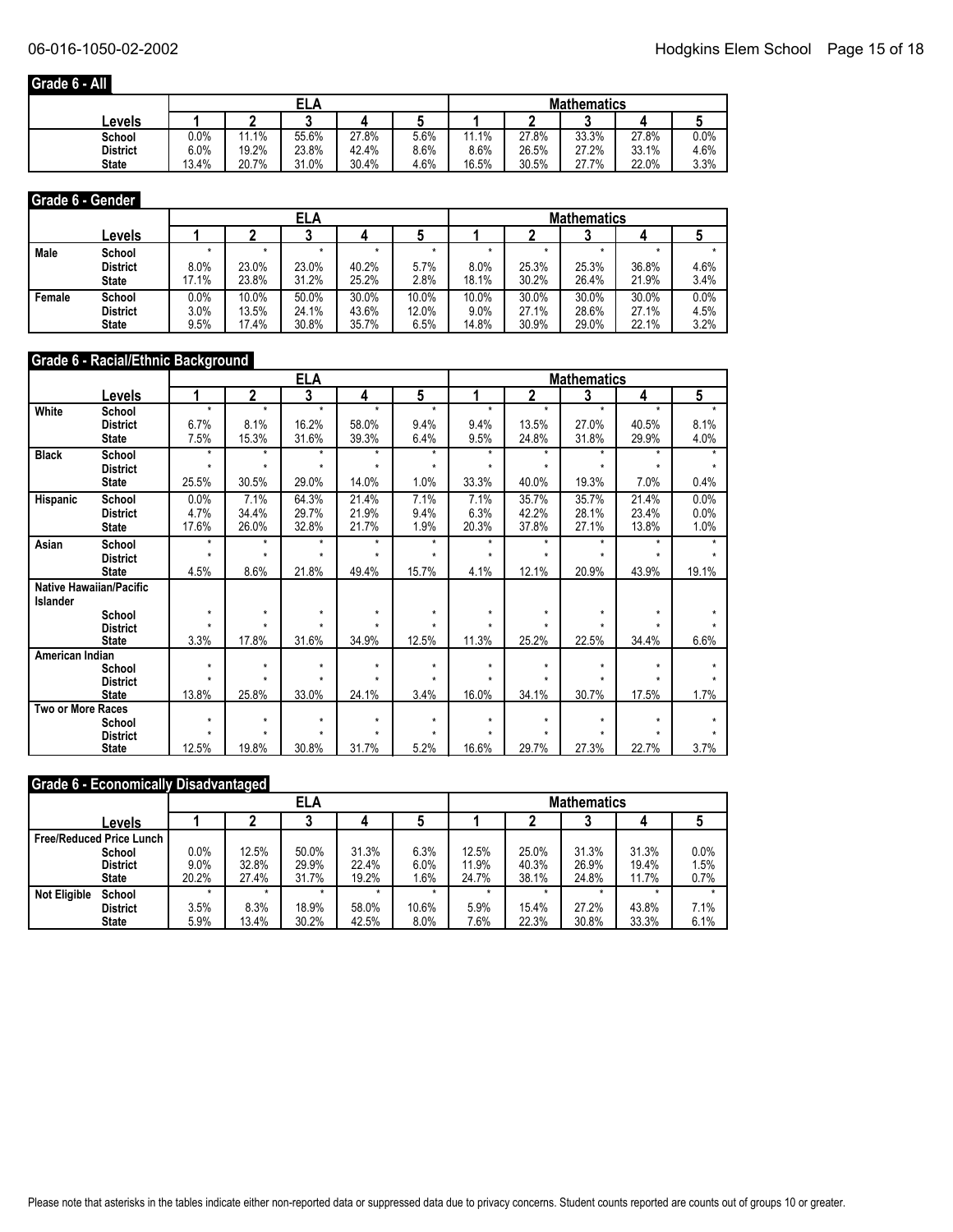## **MEAN ELA GROWTH PERCENTILE - IAR (Demographics)**

|                 | All<br><b>Students</b> | Male       | Female     | White      | <b>Black</b> | <b>Hispanic</b> | Asian     | <b>Native</b><br><b>Hawaiian</b><br>/Pacific<br><b>Islander</b> | American<br>Indian | Two or<br>More<br>Races |
|-----------------|------------------------|------------|------------|------------|--------------|-----------------|-----------|-----------------------------------------------------------------|--------------------|-------------------------|
| <b>School</b>   | 3,300                  | 1,548      | 1,752      |            | $\star$      | 2,999           | $\star$   | $\star$                                                         |                    | $\star$                 |
|                 | 54.1%                  | 53.4%      | 54.8%      |            | $^\star$     | 58.8%           | $\star$   | $\star$                                                         |                    | $\star$                 |
| <b>District</b> | 39,563                 | 20,204     | 19,359     | 20.211     | 1,021        | 16,185          | 630       | $\star$                                                         | *                  | 1,455                   |
|                 | 56.1%                  | 53.0%      | 59.8%      | 56.3%      | 42.5%        | 57.2%           | 57.3%     | $\star$                                                         |                    | 53.9%                   |
| <b>State</b>    | 34,436,002             | 16,858,614 | 17,577,388 | 16,969,179 | 4,918,362    | 9,218,001       | 1,955,684 | 36,079                                                          | 87,750             | ,250,947                |
|                 | 50.0%                  | 48.0%      | 52.0%      | 52.0%      | 44.2%        | 48.6%           | 56.8%     | 52.1%                                                           | 51.0%              | 50.2%                   |
|                 |                        |            |            |            |              |                 |           |                                                                 |                    |                         |

|                 | <b>MEAN ELA GROWTH PERCENTILE - IAR (Demographics Continued)</b> |                                        |                     |               |                 |         |                     |          |
|-----------------|------------------------------------------------------------------|----------------------------------------|---------------------|---------------|-----------------|---------|---------------------|----------|
|                 | Children<br>with<br><b>Disabilities</b>                          | <b>Students</b><br>with<br><b>IEPs</b> | English<br>Learners | Low<br>Income | <b>Homeless</b> | Migrant | Youth<br>In<br>Care | Military |
| <b>School</b>   | 796                                                              | $\star$                                | 1,364               | 2,921         | $\star$         | $\star$ | $\star$             | $\star$  |
|                 | 56.9%                                                            | $\star$                                | 54.6%               | 57.3%         | $\star$         | $\star$ | $\star$             | $\star$  |
| <b>District</b> | 8,988                                                            | 5,417                                  | 5,418               | 16,365        | $\star$         | $\star$ | $\star$             | $\star$  |
|                 | 53.8%                                                            | 51.6%                                  | 56.4%               | 55.3%         | $\star$         | $\star$ | $\star$             | $\star$  |
| <b>State</b>    | 5,320,447                                                        | 4,251,841                              | 3,610,517           | 16,700,374    | 561,126         | 4.217   | 135,773             | 227,060  |
|                 | 44.8%                                                            | 44.0%                                  | 47.5%               | 47.4%         | 45.0%           | 46.3%   | 45.0%               | 51.8%    |

|                 | MEAN MATH GROWTH PERCENTILE - IAR (Demographics) |            |            |            |              |                 |           |                                                          |                    |                         |
|-----------------|--------------------------------------------------|------------|------------|------------|--------------|-----------------|-----------|----------------------------------------------------------|--------------------|-------------------------|
|                 | All<br><b>Students</b>                           | Male       | Female     | White      | <b>Black</b> | <b>Hispanic</b> | Asian     | <b>Native</b><br><b>Hawaiian</b><br>/Pacific<br>Islander | American<br>Indian | Two or<br>More<br>Races |
| School          | 3,321                                            | 1,582      | 1,739      |            |              | 2,915           | ×         |                                                          |                    | $\star$                 |
|                 | 54.4%                                            | 54.6%      | 54.3%      |            | $\star$      | 57.2%           |           |                                                          |                    | $\star$                 |
| <b>District</b> | 39,483                                           | 21,110     | 18.373     | 19,632     | 1,135        | 16,251          | 824       |                                                          | $\star$            | 1,584                   |
|                 | 55.5%                                            | 54.8%      | 56.4%      | 54.4%      | 47.3%        | 56.8%           | 68.7%     |                                                          |                    | 58.7%                   |
| <b>State</b>    | 34,398,237                                       | 17,447,932 | 16,950,305 | 16,648,245 | 4,973,451    | 9,429,512       | 1,993,616 | 36,792                                                   | 85,698             | ,230,923                |
|                 | 50.0%                                            | 49.8%      | 50.2%      | 51.2%      | 44.9%        | 49.6%           | 57.6%     | 53.0%                                                    | 49.8%              | 49.6%                   |

|                 | MEAN MATH GROWTH PERCENTILE - IAR (Demographics Continued) |                                        |                            |               |                 |                |                     |          |
|-----------------|------------------------------------------------------------|----------------------------------------|----------------------------|---------------|-----------------|----------------|---------------------|----------|
|                 | <b>Children</b><br>with<br><b>Disabilities</b>             | <b>Students</b><br>with<br><b>IEPs</b> | English<br><b>Learners</b> | Low<br>Income | <b>Homeless</b> | <b>Migrant</b> | Youth<br>In<br>Care | Military |
| <b>School</b>   | 845                                                        | $\star$                                | 1,592                      | 3,016         | $\star$         | $\star$        | $\star$             | $\star$  |
|                 | 60.4%                                                      | $\star$                                | 63.7%                      | 59.1%         | $\star$         | $\star$        | $\star$             | $\star$  |
| <b>District</b> | 8,662                                                      | 4,928                                  | 5,842                      | 16,989        | $\star$         | $\star$        | $\star$             | $\star$  |
|                 | 51.9%                                                      | 47.4%                                  | 58.4%                      | 56.4%         | $\star$         | $\star$        | $\star$             | $\star$  |
| <b>State</b>    | 5,444,848                                                  | 4,321,159                              | 3,784,450                  | 16,893,984    | 561,235         | 4,985          | 136,522             | 221,886  |
|                 | 46.1%                                                      | 44.9%                                  | 48.9%                      | 47.9%         | 45.1%           | 47.0%          | 45.7%               | 50.6%    |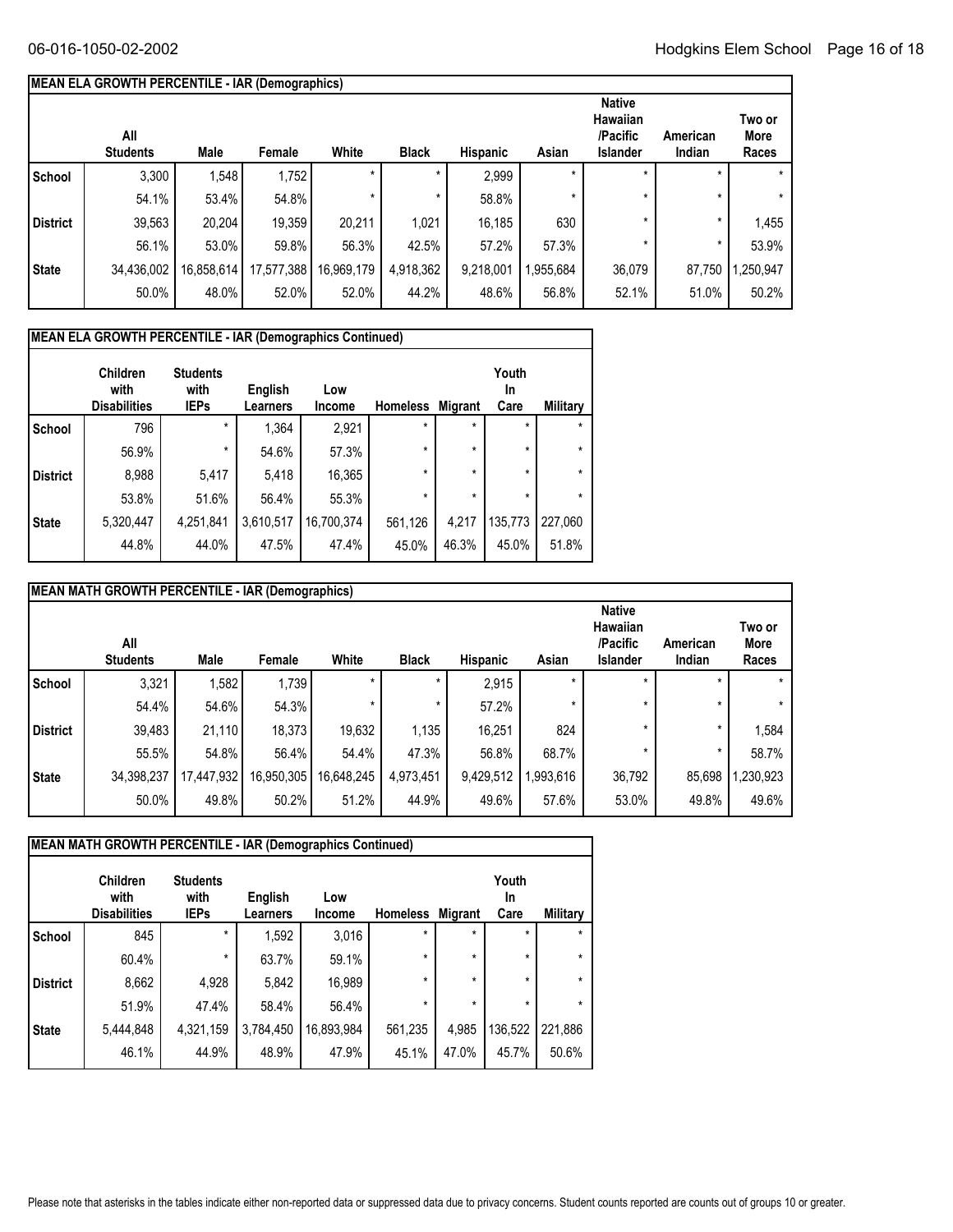#### **Illinois Science Assessment (ISA)**

The ISA performance levels indicate students' understanding of the Illinois Learning Standards in science for their grade level. There are two performance levels for the ISA, Proficient and Not Proficient, with different threshold scores for each grade-level test.

Level 1 - Not Proficient Level 2 - Proficient

Scale Score Needed to be Proficient (out of 200-400 Scale Score Range) Grade 5 - 296 Grade 8 - 293 High School - 307

|                 | <b>ISA PROFICIENCY (Demographics)</b> |             |         |         |              |          |         |                                              |                             |                         |
|-----------------|---------------------------------------|-------------|---------|---------|--------------|----------|---------|----------------------------------------------|-----------------------------|-------------------------|
|                 | All<br><b>Students</b>                | <b>Male</b> | Female  | White   | <b>Black</b> | Hispanic | Asian   | <b>Native</b><br>Hawaiian<br><b>Islander</b> | /Pacific American<br>Indian | Two or<br>More<br>Races |
| <b>School</b>   | 4                                     | 2           | 2       | $\star$ | $\star$      | 3        | $\star$ | $\star$                                      | *                           | $\star$                 |
|                 | 17.4%                                 | 18.2%       | 16.7%   | $\star$ | *            | 13.6%    | $\star$ | $\star$                                      | $\star$                     | $\star$                 |
| <b>District</b> | 172                                   | 88          | 84      | 110     | *            | 50       | $\star$ | $\star$                                      | $\star$                     | $\star$                 |
|                 | 60.6%                                 | 59.1%       | 62.2%   | 75.9%   | *            | 43.1%    | $\star$ | $\star$                                      | $\star$                     | $\star$                 |
| <b>State</b>    | 207,539                               | 105,167     | 102,372 | 124.742 | 15,550       | 42,091   | 16,042  | 252                                          | 465                         | 8,397                   |
|                 | 48.7%                                 | 48.5%       | 48.9%   | 61.4%   | 22.7%        | 36.2%    | 72.6%   | 55.8%                                        | 41.5%                       | 53.3%                   |
|                 |                                       |             |         |         |              |          |         |                                              |                             |                         |

|                 | <b>ISA PROFICIENCY (Demographics Continued)</b> |                                        |                            |               |                  |         |                            |          |
|-----------------|-------------------------------------------------|----------------------------------------|----------------------------|---------------|------------------|---------|----------------------------|----------|
|                 | Children<br>with<br><b>Disabilities</b>         | <b>Students</b><br>with<br><b>IEPs</b> | English<br><b>Learners</b> | Low<br>Income | Homeless Migrant |         | Youth<br><b>In</b><br>Care | Military |
| <b>School</b>   | $\star$                                         | $\star$                                |                            | 3             | $\star$          | $\star$ | $\star$                    | $\star$  |
|                 | $\star$                                         | $\star$                                | 7.1%                       | 15.0%         | $\star$          | $\star$ | $\star$                    | $\star$  |
| <b>District</b> | 38                                              | 16                                     | 8                          | 52            | $\star$          | $\star$ | $\star$                    | $\star$  |
|                 | 51.9%                                           | 35.1%                                  | 19.5%                      | 42.6%         | $\star$          | $\star$ | $\star$                    | $\star$  |
| <b>State</b>    | 17,956                                          | 9,888                                  | 6,160                      | 68,351        | 1,784            | 10      | 405                        | 1,364    |
|                 | 25.2%                                           | 17.5%                                  | 15.7%                      | 33.2%         | 21.9%            | 14.7%   | 22.6%                      | 50.5%    |